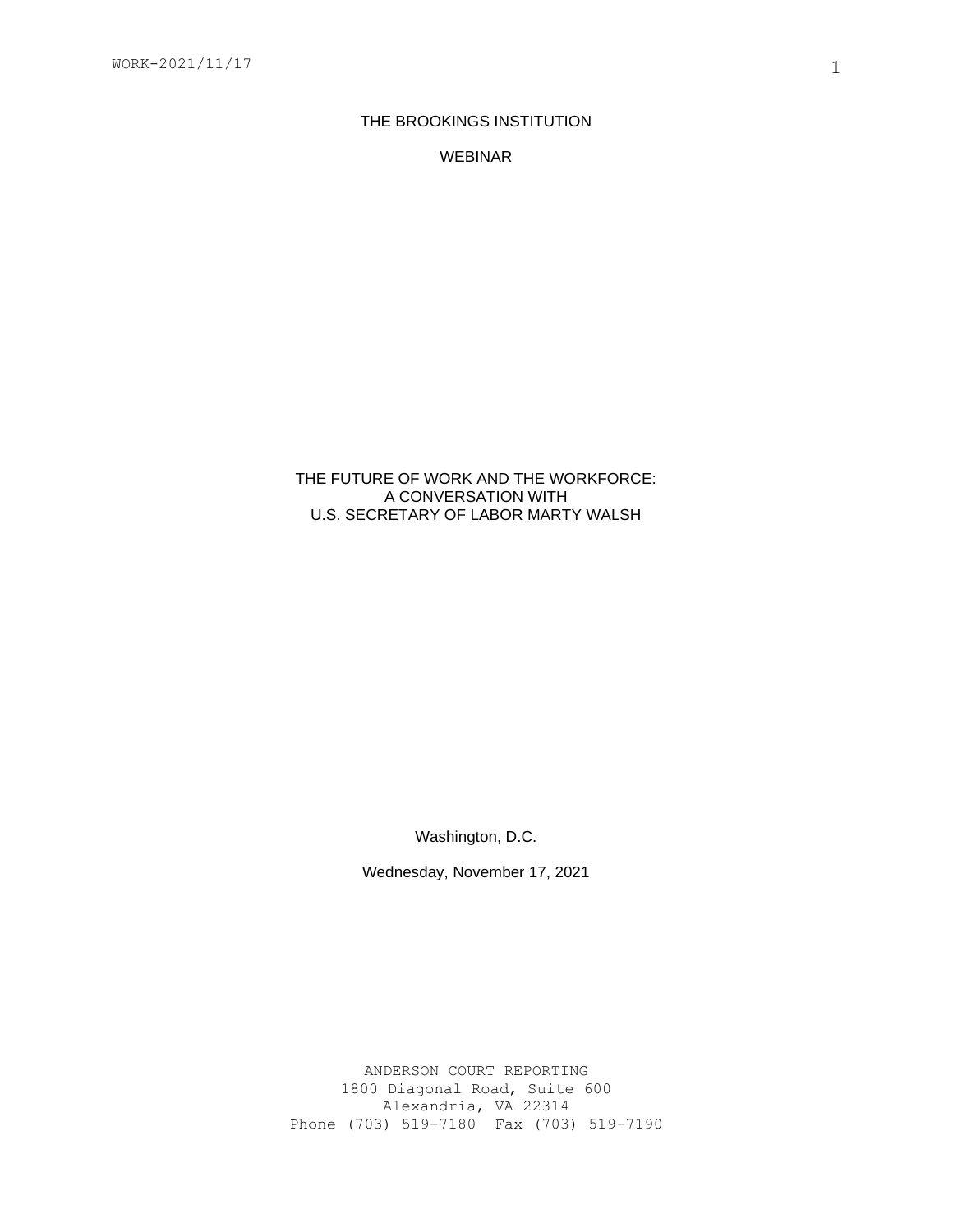### PARTICIPANTS:

NICOL TURNER LEE, Moderator Senior Fellow, Governance Studies Director, Center for Technology Innovation The Brookings Institution

THE HONORABLE MARTY WALSH United States Secretary of Labor

\* \* \* \* \*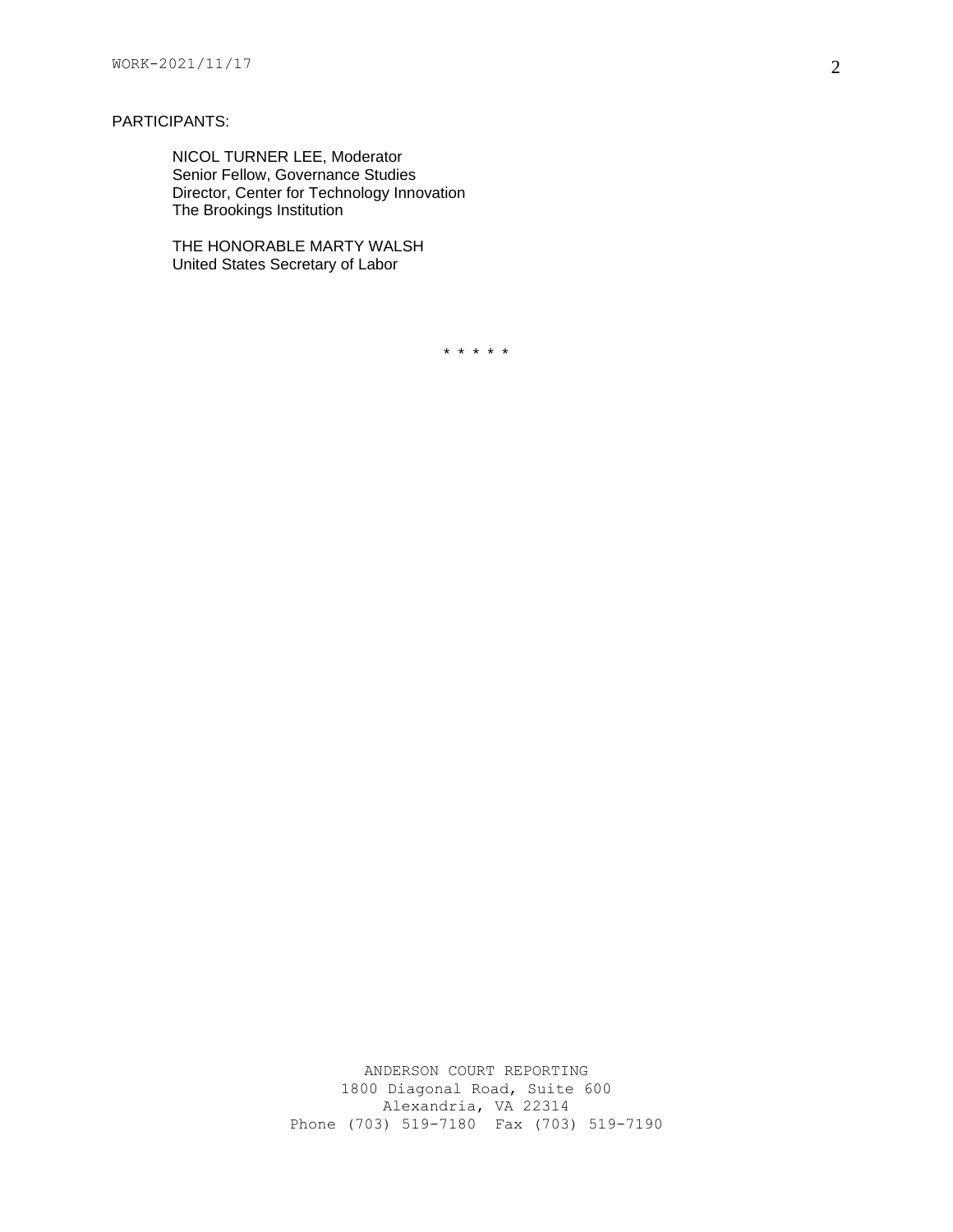### P R O C E E D I N G S

MS. TURNER LEE: Well, good morning, everyone and thank you for joining us. I am so excited about today's conversation. First and foremost, let me introduce myself. I'm Dr. Nicol Turner Lee, I'm a Senior Fellow in Governance Studies, and the Director for the Center of Technology Innovation, at the Brookings Institution.

For those of you who are joining us, please be sure to pay attention to the TechTank Newsletter, the TechTank Podcast, my shameless plug, before we get started. We'll be tweeting this event at the #FutureofWork, and if we have time, we will take questions at [events@brookings.edu.](mailto:events@brookings.edu)

I just want to be mindful, that this man, that I'm about to talk to, is a busy man. And just shortly, he'll be going out there with another busy man to really talk about what was recently passed in the Infrastructure and Jobs Act. So, I want to first just give a formal introduction and welcome to Secretary of Labor, Marty Walsh, who was sworn in as the 29th Secretary of this esteemed agency.

In 1997, he was elected to serve as State Representative to one of the more diverse districts in Massachusetts. Following that, he spent seven years as the Mayor of the city of Boston, leading the creation of close to 140,000 jobs, and securing a statewide \$15 an hour minimum wage, paid sick leave, and paid parental leave. There is so much more that I could say about him, but in the interest of time, I want to really jump into this conversation because the timing could not be more impeccable, Secretary, to actually have you here, for this conversation, and I know we've been planning this for quite some time. And I promise, for those of us -- those of you that saw us in the previous event, I will not call you by your first name. My mother was very shamed about that.

SECRETARY WALSH: So, don't worry Nicol, you can call me by my first name.

MS. TURNER LEE: So, let's jump into this, and let's start with the Positive Jobs Report, that was released last week. U.S. added 531,000 jobs in October. Both August and September numbers were adjusted upwards, as well, to account for more growth, and the unemployment rate is slowly going down. And we'll talk a little bit more about where the workers are, shortly. But I'd love to find out, from you, what accounted for this growth, and now that we have this recently passed legislation, Secretary, are

> ANDERSON COURT REPORTING 1800 Diagonal Road, Suite 600 Alexandria, VA 22314 Phone (703) 519-7180 Fax (703) 519-7190

3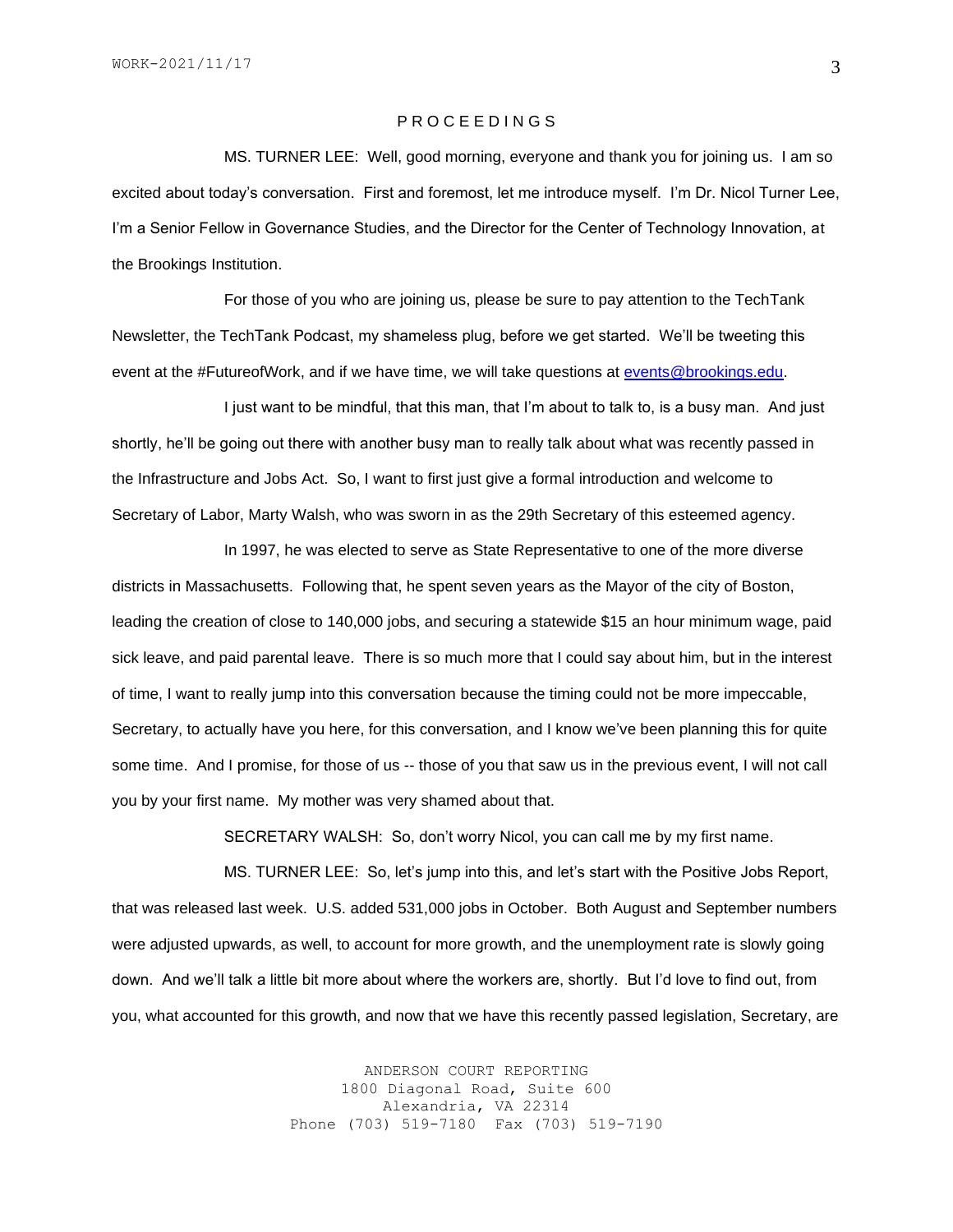we going to see more upward trajectory, with regards to our Jobs Report?

SECRETARY WALSH: Well, first of all, thank you for having me today, and this is an important conversation, and it's great to be here. As you said, October certainly was a good strong report, and we're seeing -- we're still seeing a strong recovery here. We saw a job gain. And what I liked about this report, is we saw a job gain across all different types of economic -- jobs, in leisure and hospitality, manufacturing, transportation, warehouses, and also in hospitals, and healthcare, where we - where the last two previous months we saw losses.

Over the past three months, we're averaging about 400 in 42,000 jobs per month. The unemployment rate's the lowest it's been since the beginning of the pandemic. And the recovery that we're having is people predicted that we're at 4.6 percent unemployment rate, that that recovery wouldn't be back for another couple of years. So, that's a good sign. We've recovered roughly 81 percent of all the jobs lost, at the beginning of the pandemic. But there is still more work to be done.

The report shows about 3.8 million people were unable to work, or worked fewer hours, 1.3 million people completely out of the work force because of COVID. There's a lot of reasons. And I think that, you know, as we move forward here, we really have to think about, you know, how do we continue to rebound from this recovery and from the pandemic? I try to tell people, all the time, and when I'm being interviewed on tv, sometimes it works, and most times it doesn't, is that, letting people -- and we're living in a pandemic, you know, it hasn't let gone.

In March of 2020, I was Mayor of Boston, and the unthinkable happened. We literally shut everything down in the city of Boston. We shut down restaurants, and business were sent home, and schools were closed, and colleges sent people home. And it's something that was unprecedented, at least for our -- anybody who was alive on this earth for this particular moment, and we're still feeling the impact and the effects of COVID-19, whether it's people afraid to go back to workforce, whether it's lack of childcare, whether -- whatever the reason might be.

So, we do have a way to go, but the President laid down a plan, in January, to get people vaccinated. He made investments through the American Rescue Plan, in childcare and other places.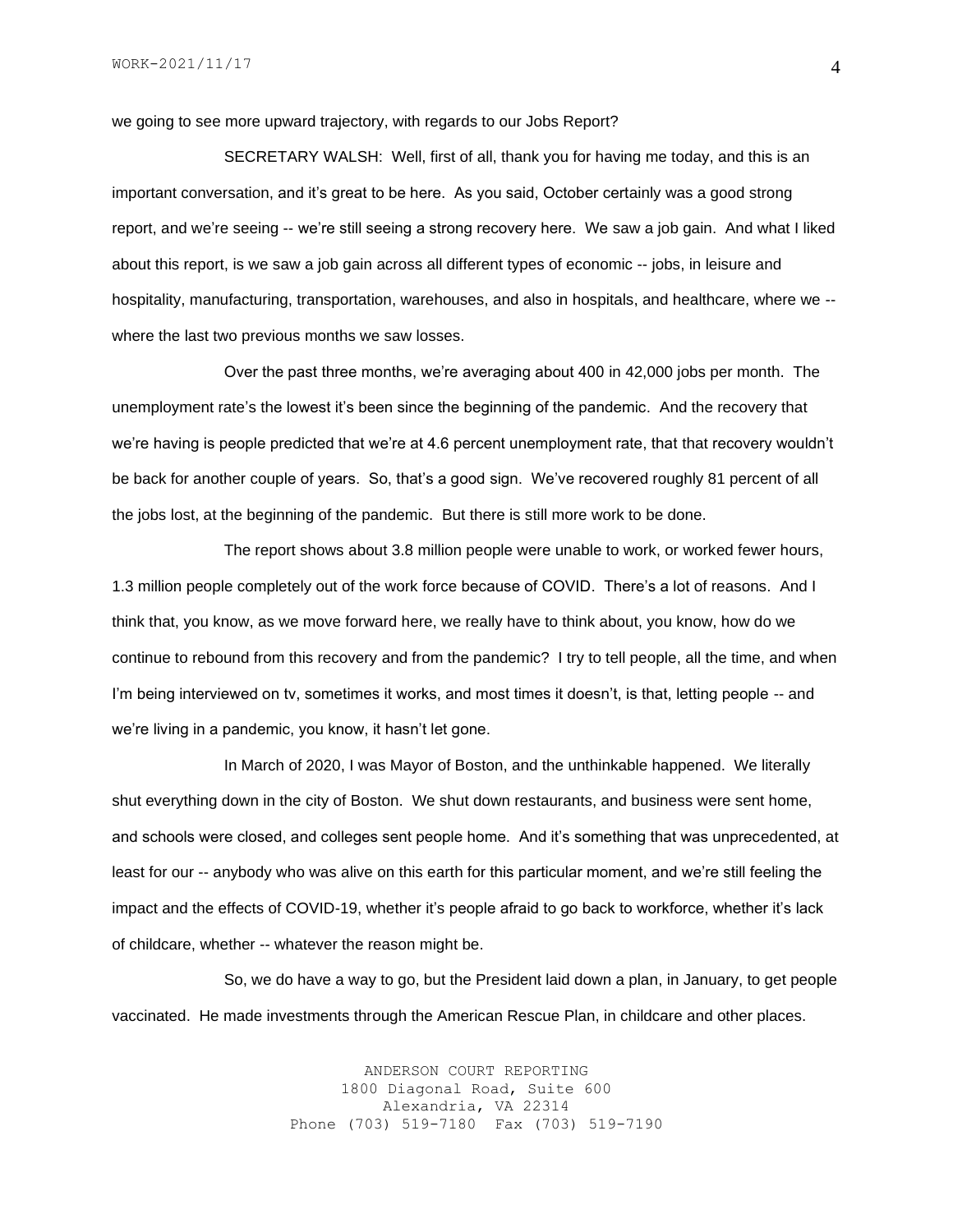The other day, we got a chance to pass the bipartisan Infrastructure Bill, \$1.2 trillion, that -- actually, I'm going to be within a little while, today, talking to people about that. Those are big investments that we are making in our country, and those investments, not just needed coming out of a pandemic, but they were needed pre-pandemic, as well. So, I feel good about where we're headed.

MS. TURNER LEE: Yeah, and, I mean, that's good to actually hear that competence come from you, Secretary, because I think, people, as you've said, they still don't realize how much we're still in the middle, right? We haven't really solved this, and I think I read something, the other day, that this is going from pandemic to endemic, in terms of how we navigate through these challenges.

But one of the things, while we're talking about the Jobs Report, that I think is really important to talk about, and, yes, those of you who follow me, I do talk about technology, we won't get there, but I want to dig into this Jobs Report because I think there is something to be said here. We saw this great resignation of workers, right, and, across the board, we've not only seen, with the pandemic, businesses close, but we see a lot of folks, like you said, not come back or choose not to work in the jobs that they had, before the pandemic, right? Talk to us a little bit more about how we're going to address this big red -- this big worker shortage, when it comes to, particularly, those industries, like service industries, where we need more workers on the ground, you know, helping customers.

SECRETARY WALSH: You know, one of the things that we're seeing is that service industries, that are very, you know, sensitive to COVID-19, are still not fully recovered from their prepandemic levels, and there's lots of reasons, whether it's staff on one side, and the team one side, or the people coming back into restaurants. We know what it will take to restore these sectors, and to end -- we need to end the pandemic. And in most industries, women, and especially women of color, are disproportionally represented. Women appear to have done essentially well, last month. By all accounts, both -- half of the job gain, 304,000 jobs were women. We're still -- there's still 2.6 million women missing from the workforce, and women are still about 3.2 percent lower than it was in February 2020. So, I think, that that's an issue.

The Build Back Better legislation, you know, you have a lot of families and mothers, in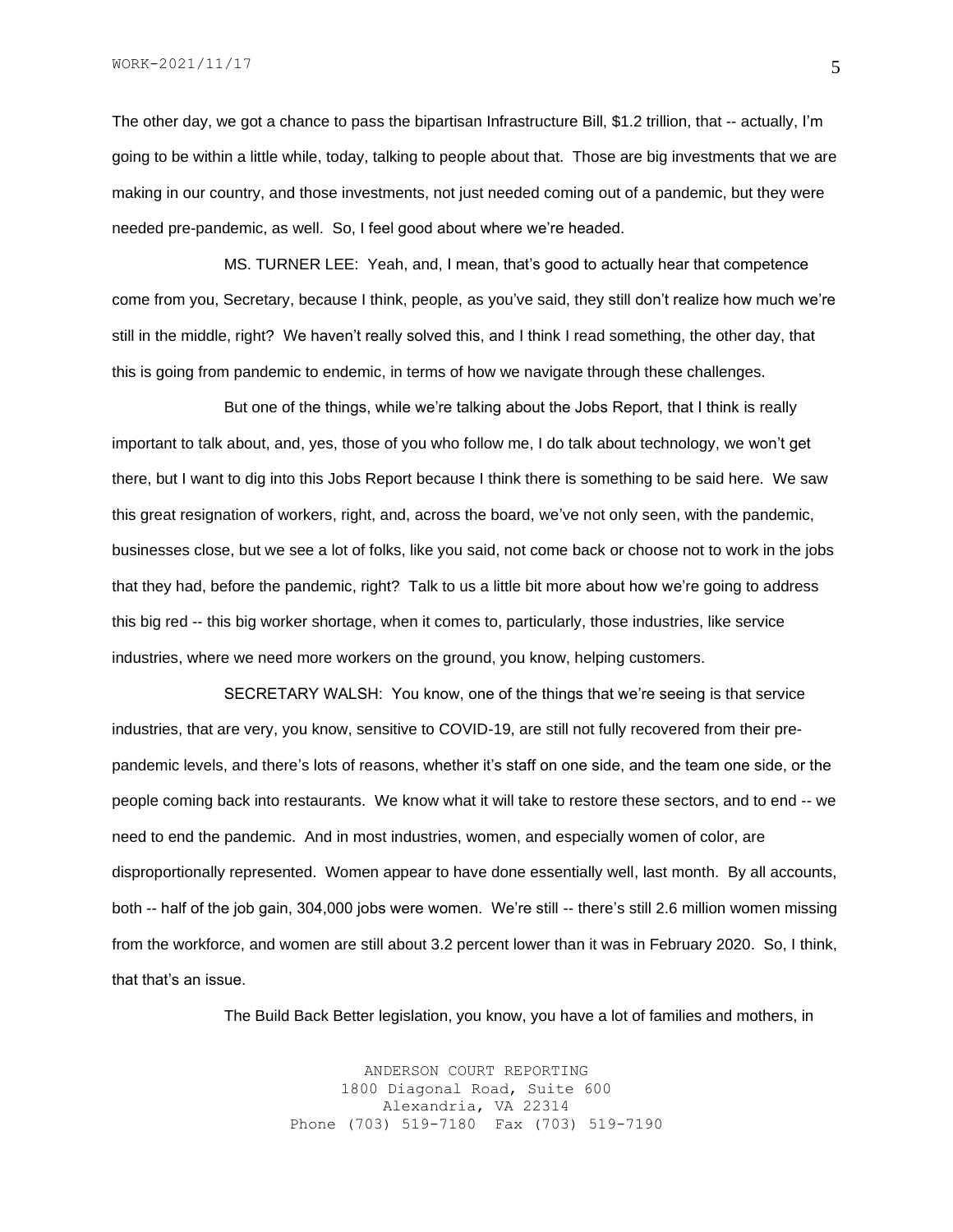particular, where childcare isn't available. Mothers of young children can't work, and most childcare workers, themselves, are women and women of color, and we're seeing a big issue there, with, really, people, you know, not coming back to the industry. So, the Build Back Better Package makes major investments in childcare, it makes major investments in universal pre-kindergarten, it makes major investments in extending the child tax credit, also some job training programs.

I think, when we think about the great resignation, I had this conversation, yesterday. We were talking to some folks from the administration about it. You know, a lot of people, over the last couple years, had time to think about what do they want to do. I think, the great resignation, a lot of people think, when they think of that, they think of people who are almost of retirement age, who are eligible, potentially, who are retiring. But the great resignation, really, is across the board, people that are in jobs, that they feel they can do better, that they don't want to go back to.

So, how do we fix that? I think that there is a multi-prong approach. I think number one is we have to continue to get people to feel safe to go to work, whether that's through vaccines or testing, and, you know, making sure that we put the pandemic, as I would say, in the rearview mirror, number one. Number two, folks that are in careers, allow them the opportunity to make sure that we have real strong apprenticeship programs and pre-apprentice programs to help people think about the future. And what this -- if people are choosing this time in their life to change their jobs, then we need to be able to be supportive with them.

It needs to be public-private partnerships, too. It can't just be the public sector. I spent a lot of time talking to employers, that -- of tech companies, that talk about apprenticeships, and about setting up opportunities for people. So, when you think about the great resignation, people resigning for a reason. No one that resigns from their job, just, one day, says, oh, I'm going to stop working. They're looking for something new. So, we need to make sure we put the programs in place, whether it's a public sector program, whether it's the private industry, working with the private industry, and we're going to try and do more of that here, at the Department of Labor.

And then thirdly --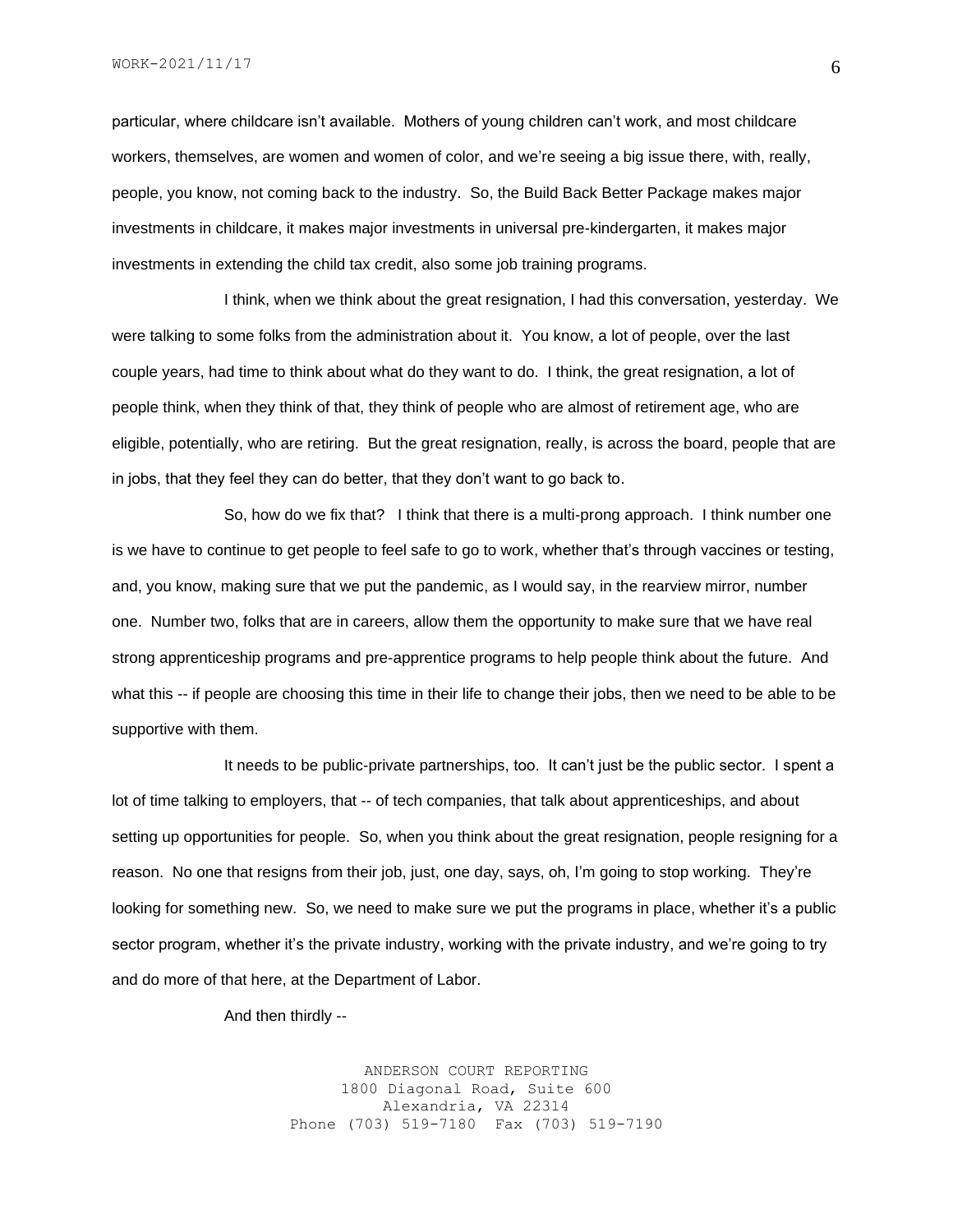MS. TURNER LEE: Again, and I'd like to -- yep, go ahead.

SECRETARY WALSH: Go ahead. Go ahead. Go ahead, Nicol.

MS. TURNER LEE: Well, so, I was going to actually keep having -- digging into this great resignation, if you don't mind. You know, do you think part it, too, Secretary, is the fact that we're seeing remote only environments, and some jobs are just not, you know, non-negotiable? Because I think you're laying out two points, right? One is for people who have the ability to probably have more flexibility, that can incentivize of the come back to the work force, you know, women who work at home, et cetera.

Then there is, like you said, people -- women of color, or people who have low income, that may not have the opportunity to do remote only jobs, simply because, you know, they don't have the skills, or they don't feel safe, potentially, in that environment. You've got to distinguish that, yeah.

SECRETARY WALSH: I think that's definitely a piece of it. But I honestly think that -- I think, you know, workers are finding power right now. You know, when you think about unions, and you think about collective bargaining, you know, there's a power in workers kind of uniting under a collective bargaining agreement, and looking for better wages, and better benefits, and maybe different work conditions. And, generally, workers who are not covered by unions, that they've -- I think they do, themselves, as kind of an individual or maybe towards the company, but workers -- what's happening here in this country, I think, is workers are, not intentionally, but uniting around a similar cause, and that cause is for better opportunities for them and their families.

So, I think, that part of it is, there's no question about it, part of it is working remotely, and part of it is, really, people trying to find out what they want to do next. Now, the feeling is that there are so many jobs available, that I think we need to do a better job, as a society, to let people know what jobs are available, and the folks that were working in the industry, that they might have wanted a change, what are their options? And I think that that's what we have to do a little more of.

You know, you guys do reports, all the time, and in those reports, you talk about different sectors that are opening, and you talk about different parts of the country, as well, that there's opportunities. And I think this is the time for us to really kind of dig down a little deeper on that and figure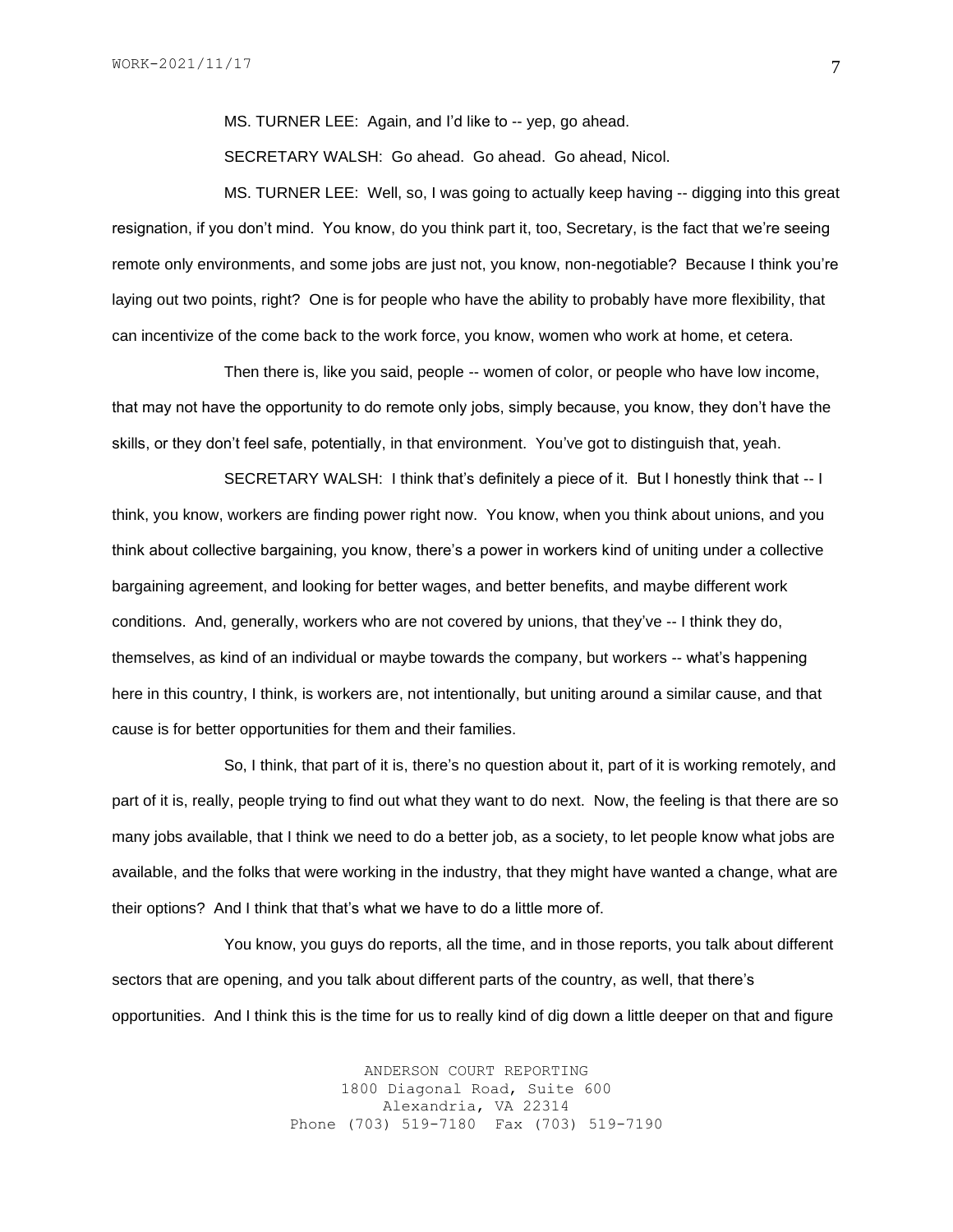out how do we match people with the jobs that are open, and how do we let people know that, you know, you are qualified for this job, with a little bit of training, with a little bit of help, and we need to do more of that.

MS. TURNER LEE: Yeah, and I love that because I think it doesn't hold our hands as a country, by giving people the same traditional paths, right, the career paths, that we're finding out in this pandemic, that anybody could be an online supplier, right, or anybody could figure out ways to become an entrepreneur. And you're right, we do write about that at Brookings, for those of you who are watching this right now.

You know, I want to speak a little bit, then, about this word that you keep bringing up, which are apprenticeships and job training programs, right? And I'm going to go into these new sectors like broadband and clean energy, that is obviously going to come out of this new bill, but let's think about the apprenticeships and job training that is going to be needed, you know, outside of the legislation, Secretary, and addition to the legislation. Can you speak a little bit about what the Department of Labor is thinking about, with the apprenticeship programs and opportunities, as well as some new workforce models?

SECRETARY WALSH: Yeah, let me just, you know, I always thought, when somebody said apprenticeships, I always thought building.

MS. TURNER LEE: Right.

SECRETARY WALSH: And it's automatic, oh it's an apprenticeship to the Building Trades, and I literally, right before I got on here today with you, I met with some apprentices, who were formally apprentices, that were apprentices in the Department of Labor, people that got in through the Department of Labor, through an apprentice program, and they're working in ETS, they're working Human Resources, and they're working in -- one young woman was at the Navy, and -- but she started her apprenticeship with the Department of Labor.

And apprenticeships, really, I think, are a way of the future, to let people know, first of all, as we have the conversation today, many people are intimidated to apply for a job they feel they might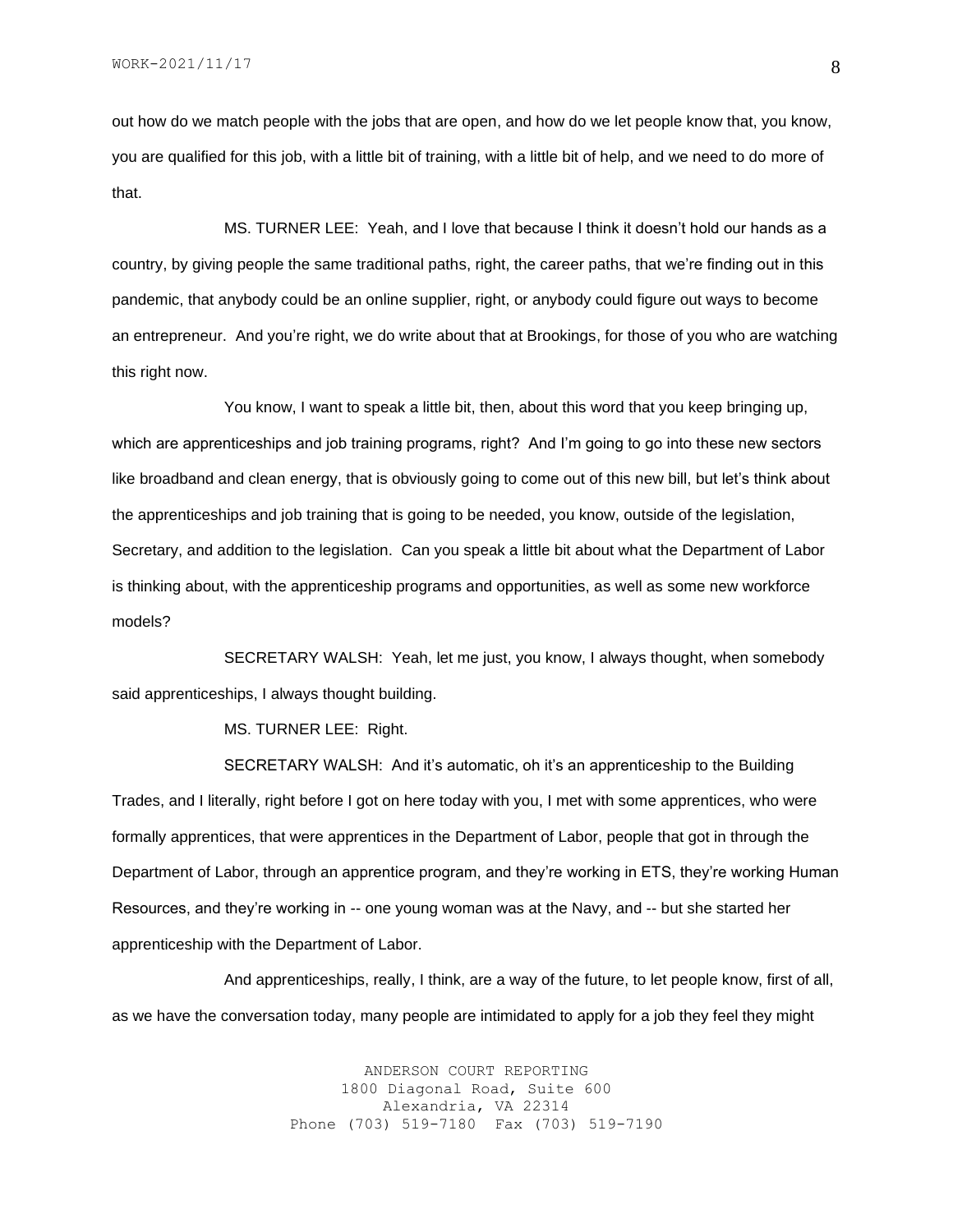not have the skill for, number one, or they might not apply for a job because they don't know how to get through the process of applying for a job. What apprenticeships does, it allows a person to get into an agency, into a department, here at the DOL or somewhere else, and really understand what the job is that they're in. And it helps them lay down the foundation where they can ask the questions, where they normally might not have asked the questions when they were employees.

So, I think, we have a huge opportunity here, in the Build Back Better Plan. There's money in there for about two million new registered apprenticeships. And those apprenticeships don't have to be just the Building Trades, and I think that that's the best way, on the job training, doing more of that. This is National Apprenticeship Week, by the way, today, and this week we're doing that.

So, I think apprenticeships are going to be the way of the future, in a lot of ways, and folks that are out there, you know, when you think about it, we just think about the opportunities. It's more than an internship, and it's not -- it's on the pathway to hiring. But giving people that opportunity to learn the job, and you have an opportunity, as an employer and employee, to kind feel out, and how you feel about where you're going, right? I think that that's something in the future that we need to do a lot more of.

MS. TURNER LEE: Yeah, no, I agree. You know, prior to coming to Brookings, I worked alongside National Urban League, and the Multicultural Media, and Telecom Counsel, as well as the Wireless Infrastructure Association, to think about apprenticeships for wireless jobs. We'll talk a little bit more about that, but it's such a great way for people to understand not just the, you know, pulling fiber, but doing customer service and cloud-based work.

We've got to teach people things that they may not see, that are part of the new trajectory. But what about workforce, Secretary, as well? Like, are we going to reevaluate some of our workforce development programs, as well, to sort of think about where we need to plug people in, when it comes to this job training in general?

SECRETARY WALSH: Yeah, we're working on that right now. We're looking at workforce development. You know, again, when you think about where we're living, and the times we're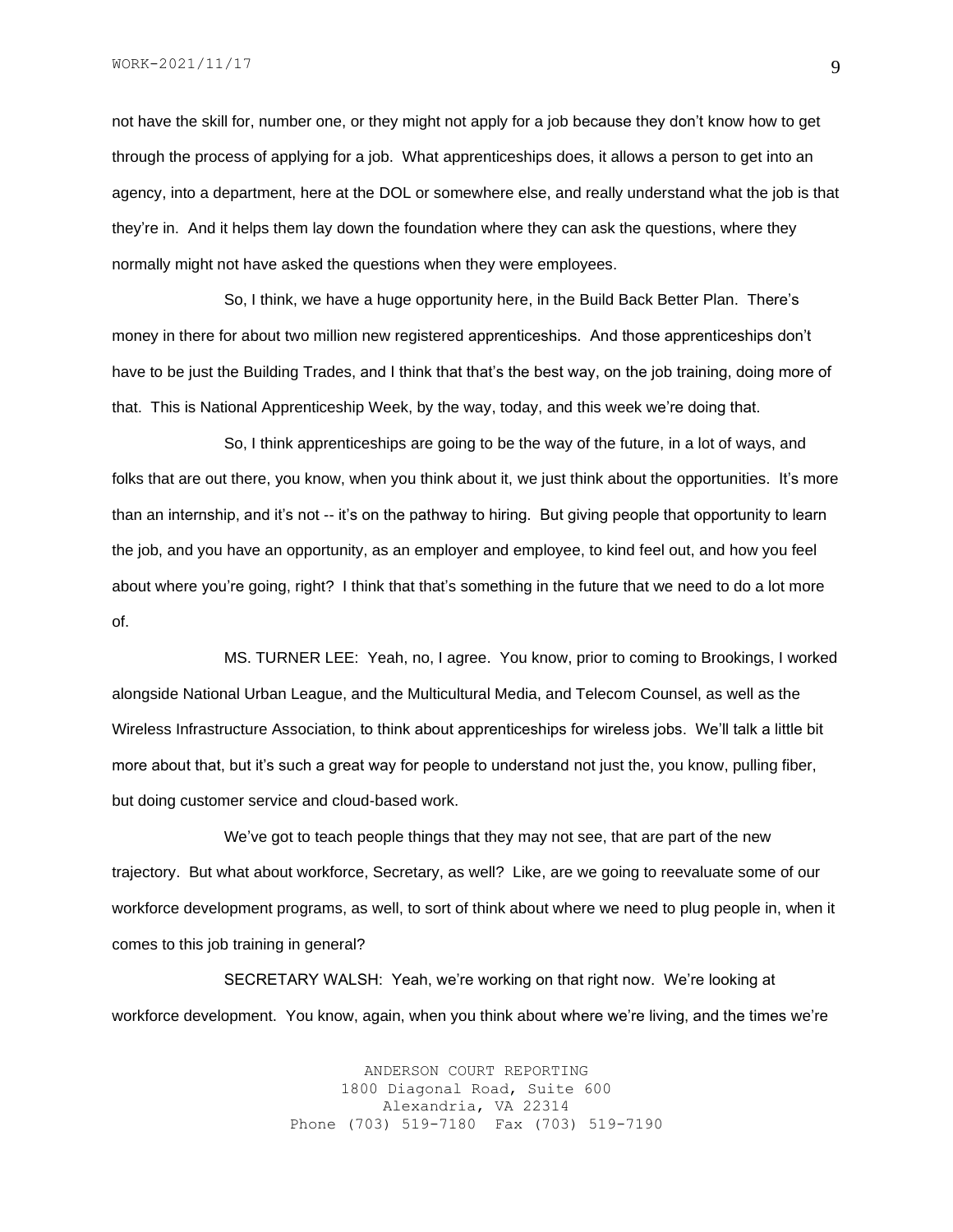WORK-2021/11/17

living in, I think everything should be on the table to rethink the way that we hire people, rethink the way that we recruit people, rethink the way that we train people. People certainly -- the workforce is thinking the same things. I'm looking for something different. I'm looking for better paying job. I'm looking for something that's fulfilling. I might be looking for something that I'm not working as many hours as I did before.

And I think workforce development is that pathway, and you know, one thing that I've really been happy about, when I was touring the country -- when I tour the country, I go -- I usually go to a community college, when I go to a place, and I go into those community colleges, and I -- we have them in Boston, as well, as Mayor, but they can be such a driving force to educating the workforce, and being such a great recruitment tool for companies, that I think we have to try and continue to invest in as much in workforce development as possible, so that we can make a difference.

And I think that that's going to be one of the pathways, for a lot of people, is through workforce development programs, through our community colleges. In the Build Back Better Bill, there's a major investment in community colleges, and certainly community colleges, sometimes, have not always been -- people don't think about them as an opportunity, but they're a great opportunity for recruitment of talent to a company.

MS. TURNER LEE: Yeah, no, I mean, in my work on digital access, community colleges often serve as anchor institutions, right, not just for the training, or the vocational training, and educational expertise, but they also are places where we actually can have connectivity into the broader community.

You know, this also makes me think about, you know, these new immerging verticals of broadband and clean energy jobs. And I want to talk about these, before I get into some other solid areas around equity and what we do about some of the other blind spots that we currently have in our workforce system, even data. But let's talk a little bit about, you know, the area that I stay up at night, and I think I've spoken to you about some of the things that I've written around the Tech New Deal, where we actually put some time into thinking about these broadband-enabled jobs. What do you think is the pathway that we should be exploring, as we look at broadband, now, as a critical asset in infrastructure in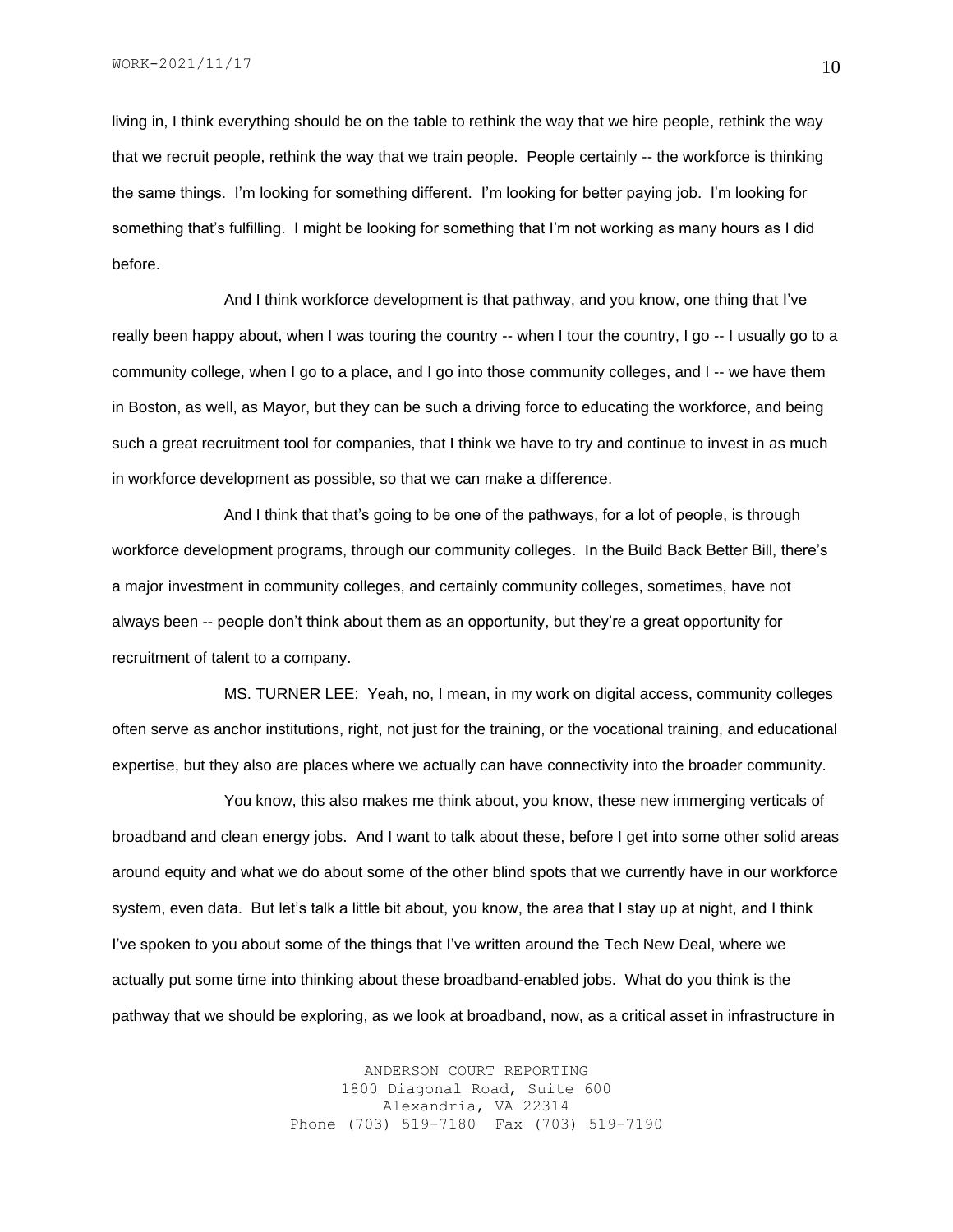this country?

SECRETARY WALSH: Well, first of all, you know, one of the pieces of the bipartisan Infrastructure Investment Act that passed the other day, broadband. And just to take people back 18 months or a little longer then than that, in March of 2020, all across this country, in most cities and towns, schools closed, and businesses shut down, and people had to work from home, and figure out what a Zoom was. We didn't know what a Zoom was back then but figure out what a Zoom is.

And our kids did because they did some remote learning, a little bit, on some of their computer technology or technology. But what we had to do in Boston, we had to go out and buy 40,000 Chromebooks, and we had to partner with the cable companies to get families hotspots, so their kids could go online and learn online. And so, it was a good process, and, for the most part, it was successful. But I'd say, for the most part, when too many people were on the hotspot, and not every family had the ability to get on and connect on the internet.

This investment, that the President has pushed on broadband access, to have broadband across the United States of America, in rural America, in urban America, is going to be a game changer. It's going to be a game changer, in the 21st Century, in so many different ways. I mean, just think about access to opportunities for employment, access to opportunities for education, access to opportunities for information. And that is going to make such a big difference, I feel, as we move forward. It's probably one of the most important things in this bill.

I know there all important, but it also creates and opportunity for good paying jobs. The administration and the Department are doing -- we're going to be working closely with the Department of Transportation, Commerce, Energy to ensure that we're making these investments and creating more jobs. And I think that's an important piece.

And it's also going to be enabling community colleges to train hundreds of thousands of students. It's going to be an opportunity for us to be able to really thing about creating sector-based training. We're going to be able expand a lot of our different programs that we have here, in the Department of Labor. There's so much opportunity, and you're absolutely right. I mean, you're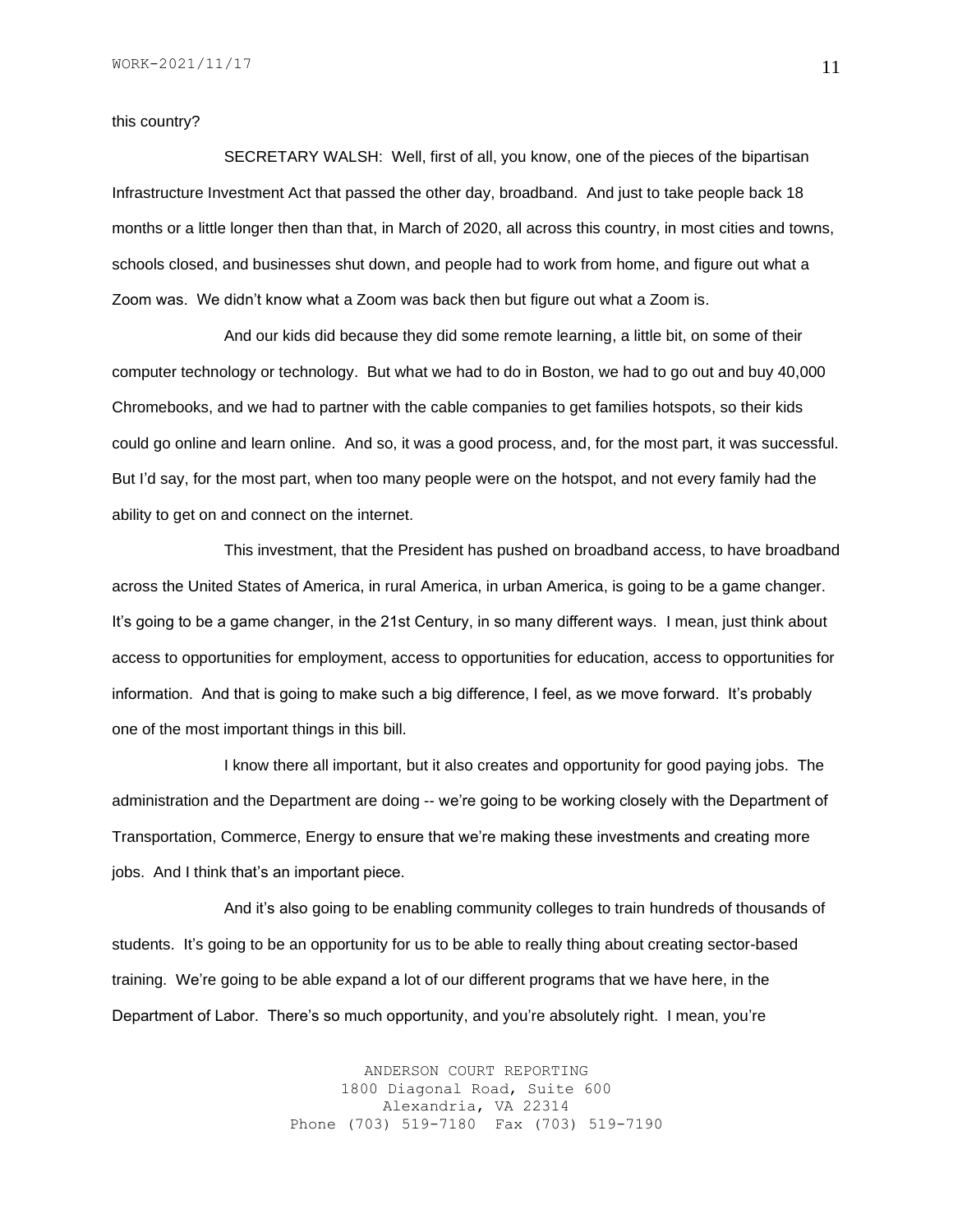absolutely right, with the way you framed the question. On this -- this is probably -- could be one of the biggest changes, that we'll be talking about for the next 20 years, what was done in this bill, and how it changed the way the workforce -- it recruits, and retains, and moves forward.

MS. TURNER LEE: Yeah, you know, look, I'm publishing a book on this, Secretary. So, I'm just going to tell you. I'm asking you to read it, when I finish it, and it gets published because I think it's so important for us to look at technology, not just from a consumptive side, like you said, of just getting people devices or hotspots. But we have to see how people engage in the productive capacities of these technologies.

And what we've done in this bill, which I'm excited about, is we've actually put broadband alongside our water, and electrical, and energy grid, in ways that it can generate types of jobs that get people employed. I mean, you've got a great -- I was looking at your suite of leaders that work with you. You've got a department of innovation, now, at DOL. And I just wanted --

SECRETARY WALSH: It's great stuff. I mean, just think, I -- you know, I often think about the Zoom world, that we're in, you know. Even long after the pandemic, we're still going to be using Zoom because it's such a great way to throw a quick meeting together, where you don't have people flying in, from all over the country, all over the world. You can actually just set up a time, do a Zoom. There's still nothing like having an in-person meeting, however, but when you need it, the impact of it, and, again, technology is going to allow other people, all across America, to be able to be connected.

MS. TURNER LEE: Yeah, and it goes back to what you said earlier, right? It just provides people with different options, that they can, to enter the workforce. So, I'm glad to hear that you're thinking about this, in terms of how do we even modernize, you know, our workforce, here in the United State, to be even more competitive.

You know, another area is these clean energy jobs. Talk a little bit about, you know, that investment. I think it's a big game changer, as well, that we're actually paying attention to that in the legislation, but just overall, as a country.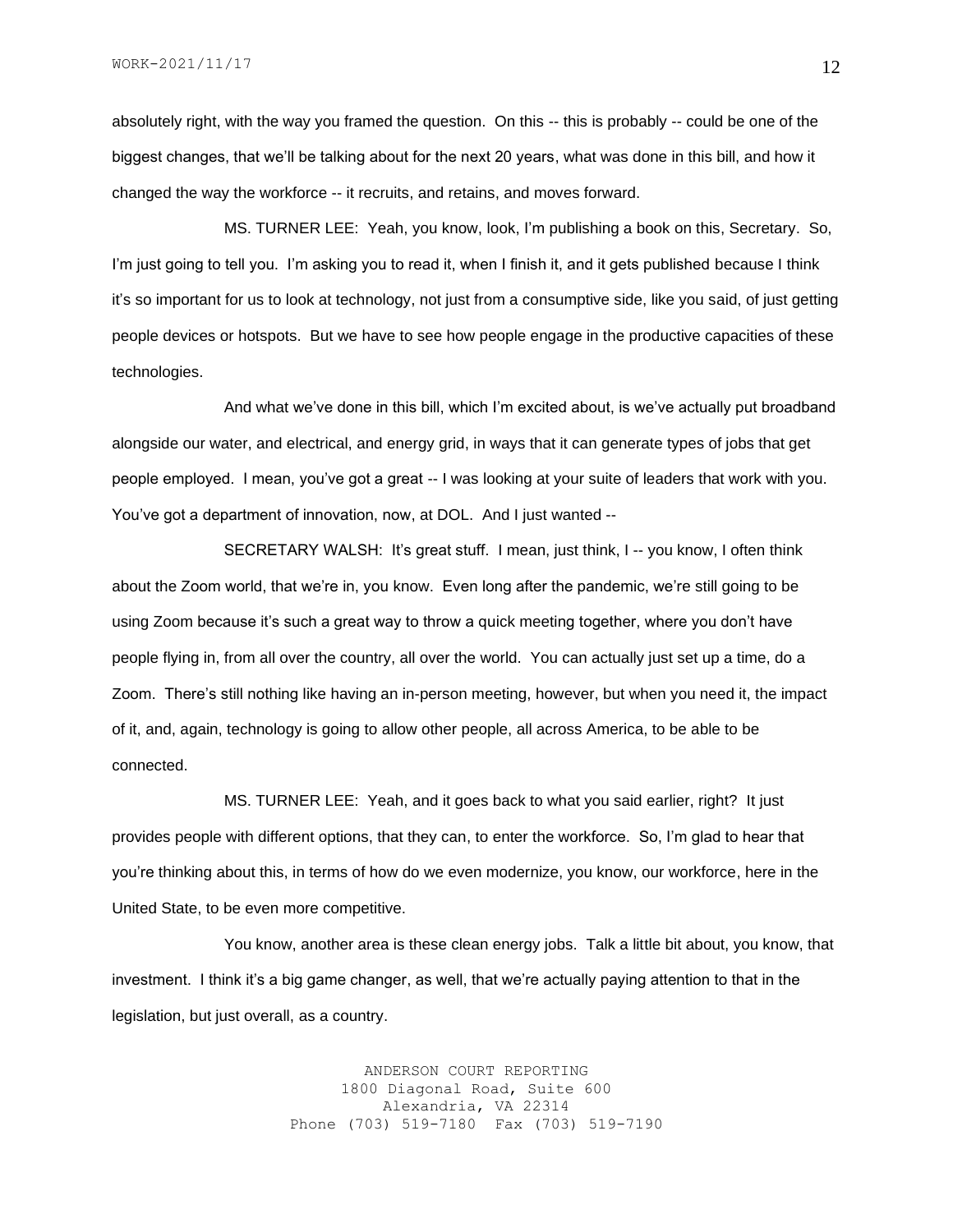SECRETARY WALSH: Well, I think, President Biden set the tone early, when he talked about climate change and clean energy, from the perspective of working people and creating jobs. And I think, it's both the importance of creating good jobs, and the importance of addressing climate change, and for families, right? There's a win-win all over the place, there, and we know that our latest -- our least advantaged communities will be hardest hit by climate change, which is kind of -- which is very sad.

As Mayor of Boston, you know, I served as Chair of Climate Mayors, a coalition of 450 Mayors in the country committed to bold actions and addressing these issues. We need to ensure that our climate investments support workers' empowerment and promote good strong labor protections. We need to ensure that there are good union jobs emerging in industries, like clean energy and electric vehicles. We need to make sure that we are building coalitions with climate groups and organized labor, so that we don't have those automatic, you know, kind of two sides.

We need to build a modern inclusive workforce, ready to benefit from the growth of green jobs. One example of this is, in late September, the Department of Labor announced that we're investing 30 million dollars to 23 different organizations to support a transition for workers impacted by climate through workforce opportunities and rural community grants. And I've been traveling the country, as, quite honestly, as Secretary of Labor, and the thing about this, that a lot of people don't see, we -- if you pick up, and I didn't realize this till I lived in Boston, if you take a map and you see where the vulnerabilities of climate is, in the city, and this is most cities when I say this, when you take the same map and you look at where the poverty is and you look where the -- where, in a lot of ways, community kind of live, it's the same space. And you think about that. And so, when we think about climate change and if you think about jobs that go with climate change, we really have to be intentional about making sure that our communities of color have opportunities in this space.

And I think that, you know, the President, when he passed the Infrastructure Bill, and we talked about the Build Back Better Bill, he talked about equity being the core of that. And when you look at the unemployment rate in our country, historically, not just post-pandemic or during the pandemic, there's a lot of work that we have to do, so. So, I think when we think -- when I think of climate, there's an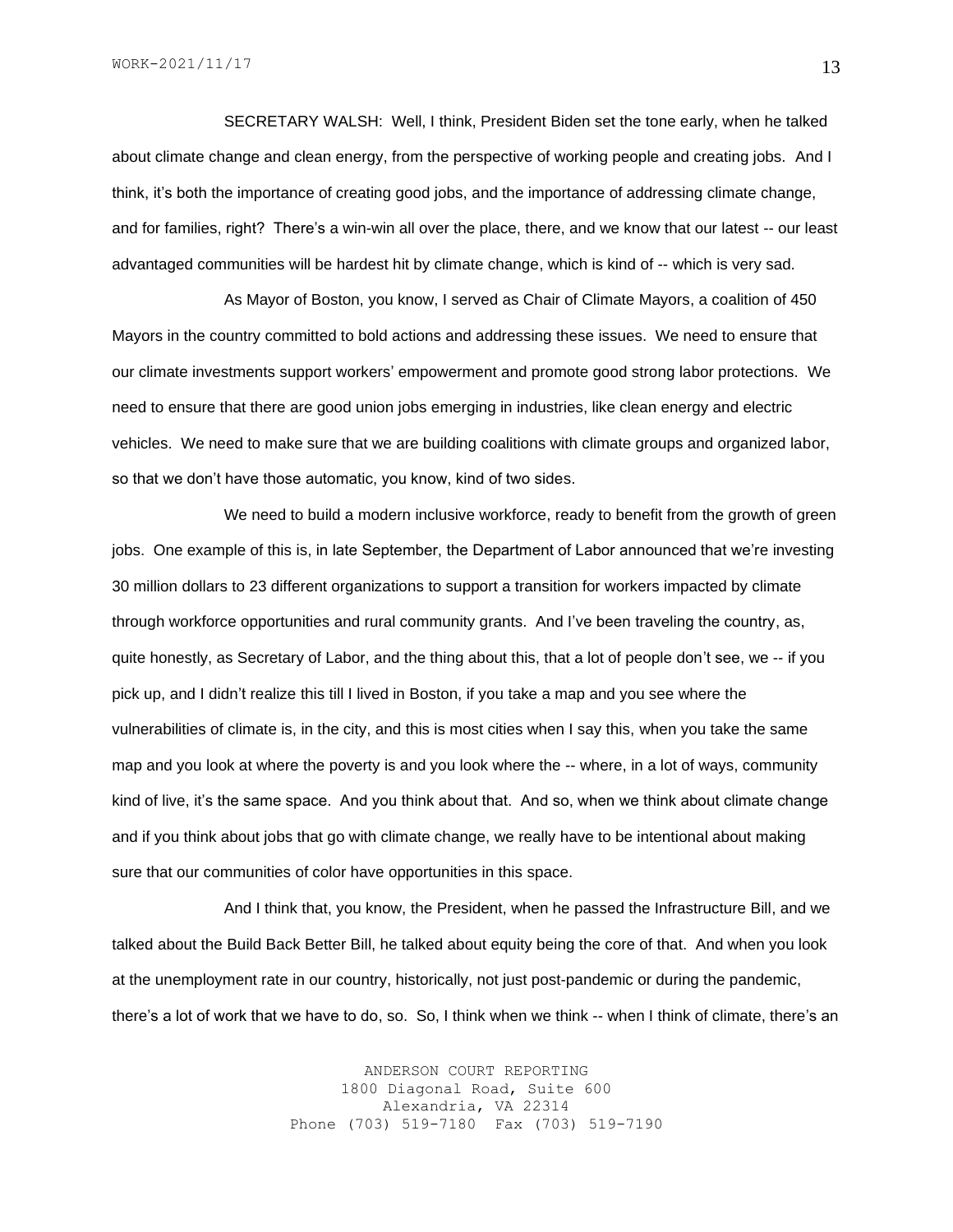opportunity. We also have an opportunity to create other jobs.

I mean, I live in New Jersey. We broke ground on a PLA job for a wind port. I visited a coal mine in West Virginia, and we talked about their energy and transitions for the mine workers. I was in New Mexico. I visited an orphaned well site, and there's thousands of them all over, all over the country but in New Mexico. I was -- I broke ground in Ohio, a Made in America supply chain manufacturer, a solar panel factory. You know, we talked to Heartwork Oregon. We talked to farmworkers, advocacy groups, that talked about hazards, due to the heat hazards, due to climate change. So, there's a lot of opportunities that we have here, and the people work in these industries. So, I think that that's another area of great potential growth in our country.

MS. TURNER LEE: You know, I'm just thinking about the broadband and clean energy jobs being like a new space for us, as well. You know, Secretary, do you think that there's like a need, this just kind of popped up in my head, for like a taxonomy, so we could also let American workers know what these opportunities are?

SECRETARY WALSH: I think we --

MS. TURNER LEE: Because I think most people just don't understand, right?

SECRETARY WALSH: I think we have to. I mean, I think we have this. It's kind of what I said a little earlier about, you know, the five million jobs available in the United States of America. And there are people out there that, you know, might have been a server in a restaurant, and they might have had some college, and they might have said, okay, I've always wanted to be in the tech space, or I wanted to be in the clean energy space, or I wanted to be in whatever space it is. And a lot of people don't know where to go to look for these jobs because they're watching the news, and the news is saying there's five million jobs, but there's nobody saying where the resources are.

So, it's about creating these pathways and these opportunities, so people can fully understand where they go for the job, or it's the old days, people that are watching, if you're old enough, you used to get the paper, open it up, read the help wanted, you circle it, you call, and you go for an interview. We have to think about how do we -- and, again, having to get better connectivity to broadband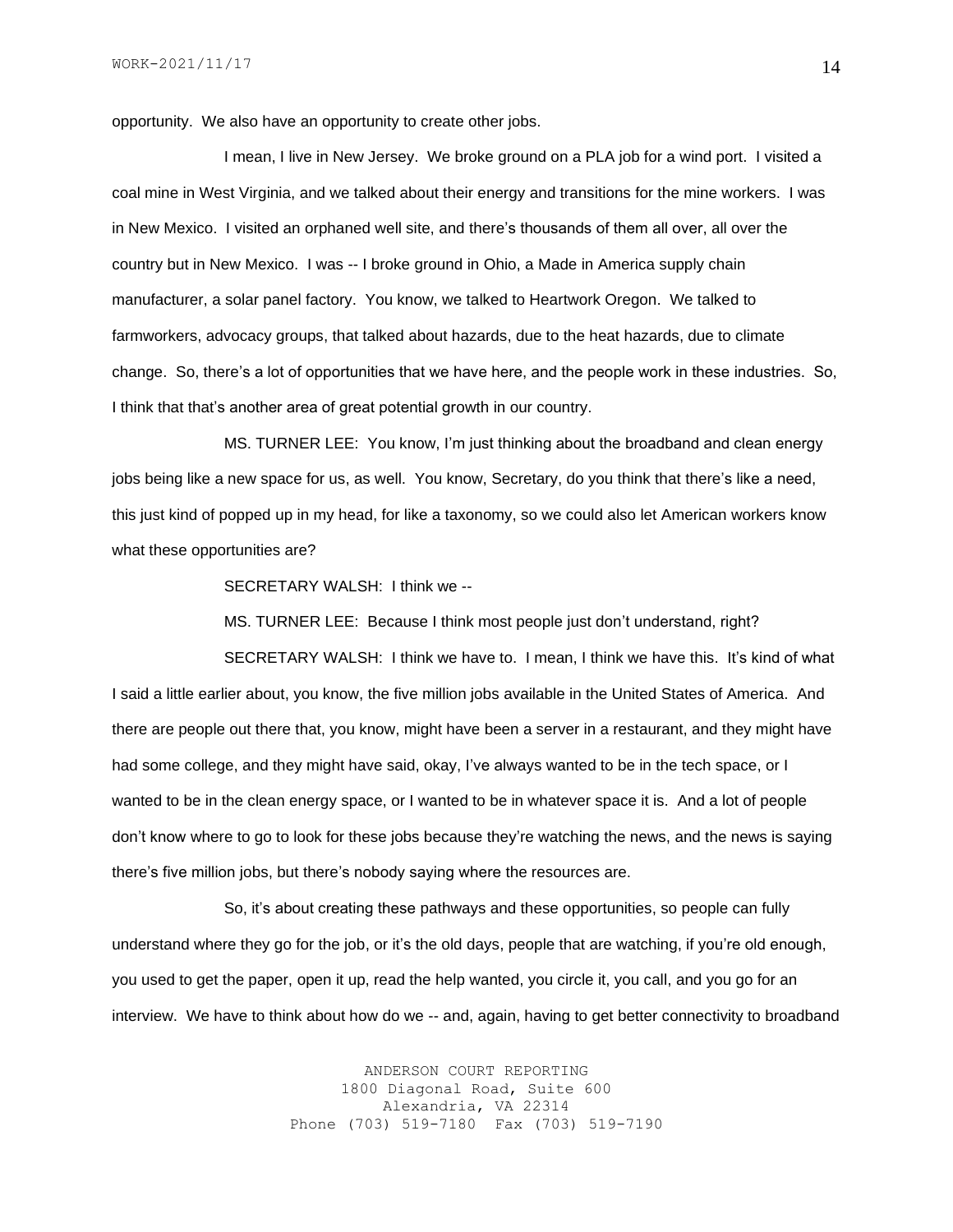and internet will help people, help us match people up a little more.

MS. TURNER LEE: Yeah, and, I mean, that kind of relates to this equity question, right, because digital is the new normal. It's the new language. This is not, you know, for people who are listening, just -- everybody has to be an engineer. We're talking about, as you said, some grunt level jobs that we need to put people in place for, if we're going to build expansive 5G networks and everything else.

The question I have for you is on this equity piece. I also read this article, this weekend, about climate change being an issue for communities of color because communities of color tend to be sick by the lack of remediation of climate concerns. It's a really interesting article. I'll send it along to you. When you think about equity, right, you were the Mayor of Boston, this is some real big part of the Biden administration, and I'd like to hear from you, how are we going to position equity, not just in the awareness about these jobs and the placement of displaced people of color and other vulnerable populations, rural Americans, low-income Americans. But more importantly, how are we going to change the paradigm among folks, that they are part of this change, right, versus being on the sidelines at the margin of that change?

SECRETARY WALSH: Well, first of all, I think we need the commitment by government and by the private sector to really be focused on change and creating a pathway. Any time we've had a major investment in this country's history, the communities of color, all the time, have been left behind, and, oftentimes, women have been left behind. And this time, you know, the President and the Vice President have been very intentional about making sure that that doesn't happen this time. So, I think you need a commitment from the highest level, and, in this particular case, with Washington, you have - we have a commitment from the President and the Vice President, number one.

Number two, part of it is education, educating companies on the importance of diversifying. You know, if you look at -- if you look at companies across the country, there was a stat the other day, companies with the most diverse Boards are the most successful companies, in creating opportunities at a high level, and not just -- and then also creating entry-level opportunities. But when you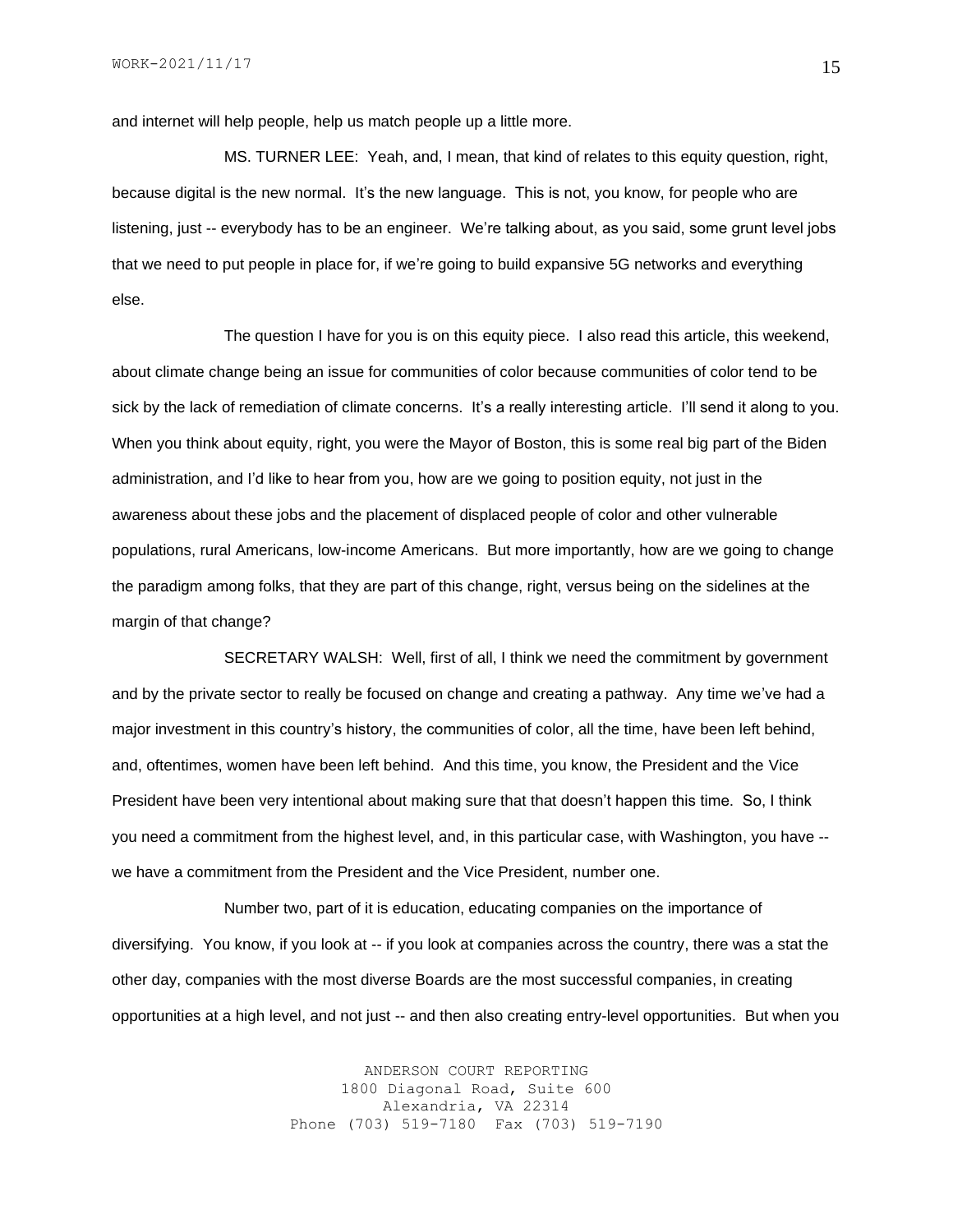create those entry-level opportunities, you need to have a pathway upwards at the company, into management, into higher paying jobs. So, we have to really be focused on how do we do that.

Part of it is through what we're doing here at DOL, when we think about these Two Million Registered Apprenticeship Program. We're going to make sure that we have a strong number of folks of color that have access to the Apprenticeship Program to be able to get into these higher paying jobs, which it's good for the economy, at the end of the day. This is great for the economy. It's creating opportunities and allowing people chances to get into the middle-class.

But when I was Mayor of Boston, I started a couple programs with the Building Trades. One was called Building Pathways, and one was called Operation Exit. And when you think about that, you get a young person, an African American young person, in Boston, who gets into the Building Trades, goes through his or her Pre-Apprentice Program, becomes a Journeyperson, and now is on a pathway. That's a career for those folks. Now, they might be working on different construction jobs throughout the course of their career, but that's a career because, at the end of the day, they're going to have a pension, they're going to have a 401K or equivalent to that, they're going to have healthcare. You're going to have an opportunity through your career to earn good revenue and good money. So, we have to create more of those opportunities, more of those pathways, if you will, into good paying jobs.

And also, when it comes to the educational component, listen, I'm -- I went back to school when I was 30 years old. So, I didn't have a college degree. I ran for office, State Representative, and I won. So, but not everyone is geared towards a four-year degree. But you have to create a program and programs towards that educational opportunity. It might not be a full college degree you get, at the end of the day, but you're still getting an education, and that's why I think community college and some other institutions come into play.

MS. TURNER LEE: Yeah, I mean, what you talked about, I think, is the keyword, and it's called pathways, right? And so, pathways towards more equitable employment and workforce development training means that we have to make sure that we understand that there are multiple ways to enter this labor force right now, some of them online and remote, some of them in person. But the end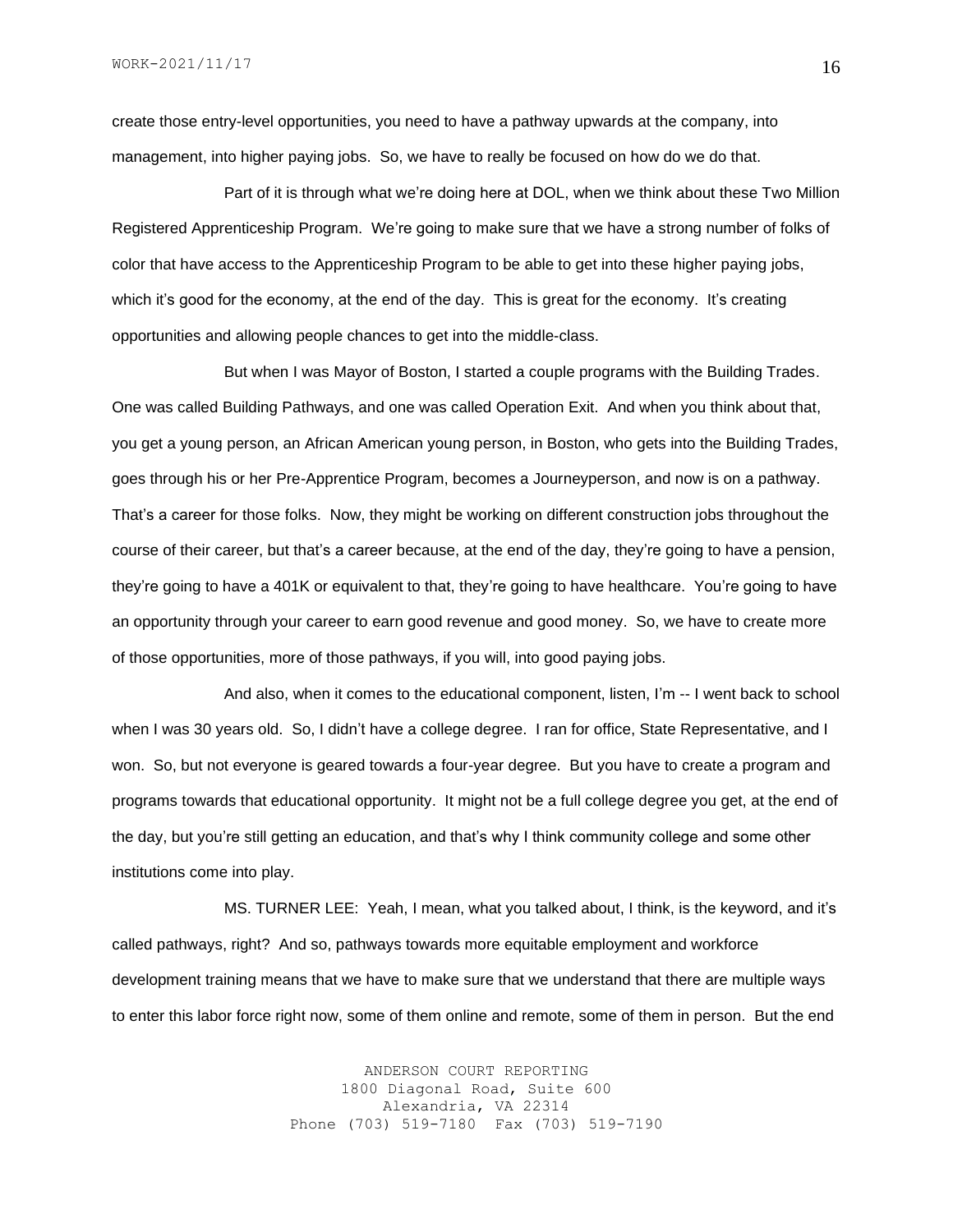of the day, it has to go towards sustainable jobs. And I love the way this sort of ties back to the earlier discussion on, you know, this resignation and these worker shortages. Are we really giving people what they need, right, to be successful, safe, in this society?

SECRETARY WALSH: And some people don't know what they want and what they need. And I think we have to just be there to give them assistance. I mean, a lot of people still don't understand what they want to do with their career or their next career. And I think that they -- helping people with pathways, you know, listen, I'm a first generation American. My parents came from Ireland. They didn't really understand what college was, and they didn't understand all that. And there's a lot of folks like that in this country, that, you know, we need to help, you know, be counselors to them, be academic counselors or job counselors to them.

MS. TURNER LEE: That's right. That's right. Look, and I'm not going to go onto pathway because people who know me know me very well, coming out of civil rights. You know, you're inheriting, and it sounds like you've got the same spine as -- of other labor departments to ensure that we also make sure people have equitable rights, right, in this workforce. So, going forward, that's going to be important, as well.

SECRETARY WALSH: Yeah. Let me just say one thing. You just said an important thing. We inherited a situation, and in the larger sense we did. But at some point, that reasoning for not doing something got to go away. And it's okay. We did inherit. We all inherited something that was some good things and some things that weren't so good. But now it's an opportunity for leadership. And leadership, you know, I'm not -- it's not just about me. It's about making sure the whole department, everyone with the Department of Labor understands the importance of moving in one direction. And that's what makes a difference.

MS. TURNER LEE: That's right. That's right. Thanks for saying that. You know, for those of you who are watching, we've got time for a couple of questions. [Events@brookings.edu](mailto:Events@brookings.edu) is where you can submit your questions, or you can put them on Twitter, @FutureofWork. #FutureofWork is our hashtag. Secretary, I have one more question, and then I'm going to jump into just a couple of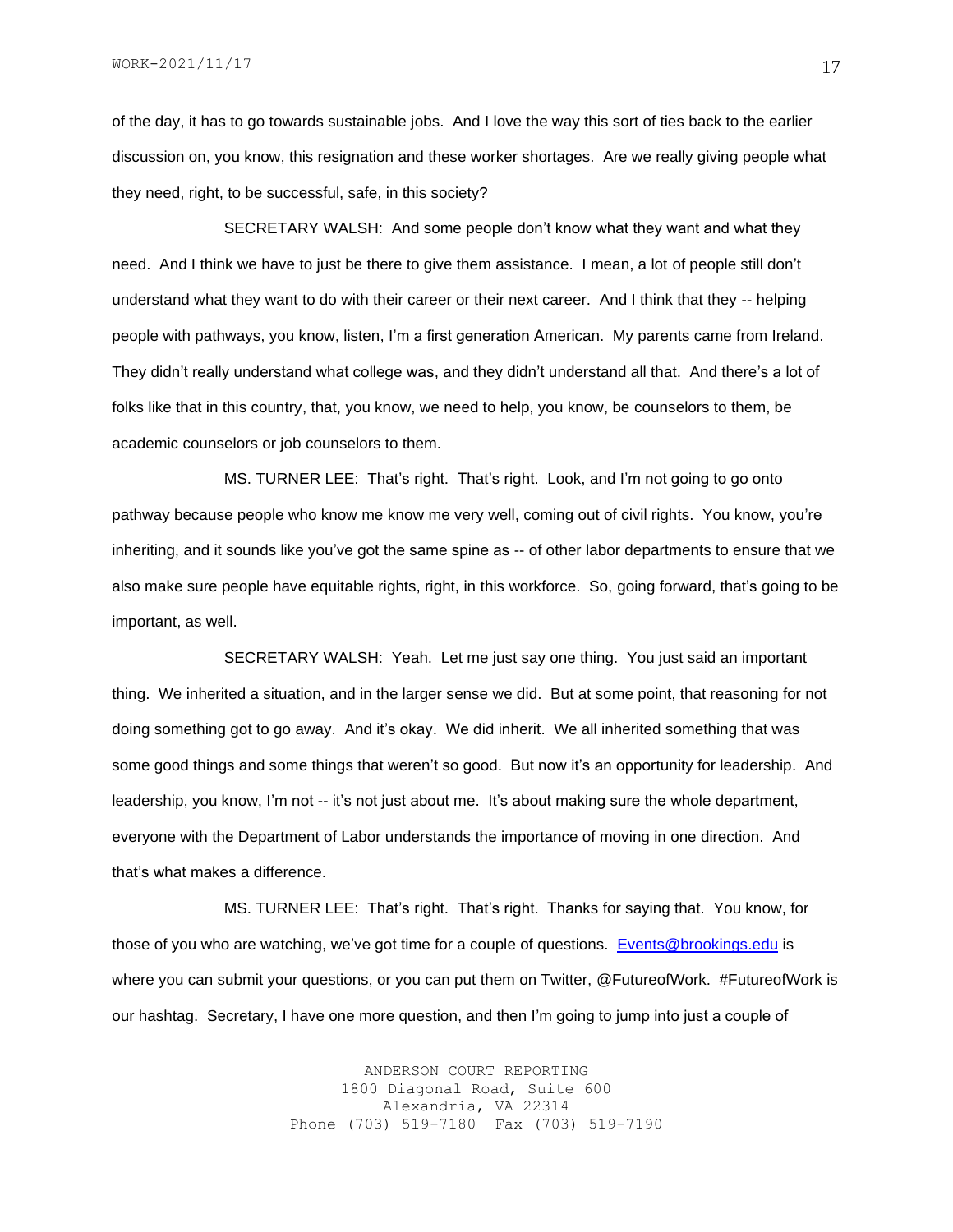questions on Q and A. And, again, I want to be mindful of the fact that I am standing between you and a very important person, more important than me, in the next few minutes.

Let me ask you about data. You know, one of my colleagues at Brookings, Annelies Goger, actually talks about, you know, data systems. We've just recently had (inaudible) on talking about the modernization of the UI, the unemployment insurance system, et cetera. What are you thinking about, in terms of modernizing those intake processes and how we collect data, so we can be more carefully targeted to know that we're, you know, achieving the right metrics and outcomes?

SECRETARY WALSH: Well, you know, there's an expression that what gets measured is what gets done. And the one thing that attracted me to Brookings, from the very beginning, when I started to pay attention, and I get the -- I get like a weekly email, is the data. The data says it all. It tells the story, and it lays out kind of, in some ways, what's the pathway to coming up with some solutions, creating solutions. At DOL, you know, we do a lot of thinking about what we -- what to measure, how to get the best data, and to make changes, you know, a focus to make sure -- ensuring that we have the data in underlying infrastructure needs, that we need to know to make a difference.

So, I'll give you an example. The example is what's going on right now in the country, with people not going back to work or the perception that people aren't going back to work. If you have the data on the reasons for people not going back to work, whether it's the right resignation, whether it's the amount of people that were working in the workforce that lost their life due to COVID-19, the information of people that are worried about going back to work over COVID-19, the implications of families that are worried because they don't have good, strong, adequate childcare. There are many different data points that you have to look at. And once you get that information, you can really think about how do you create or solve an issue or a problem that's out there in the world by having the data right at your fingertips, and I think that that's really important to have. You know, the first focus should be on our outcomes, you know, and what those outcomes were, whether it's in our workforce system. We have to work to know if our workers are getting quality jobs and -- as a result of the training that we support here. The -- yes, it's -- I think that's important. Second piece is the focus on equity. As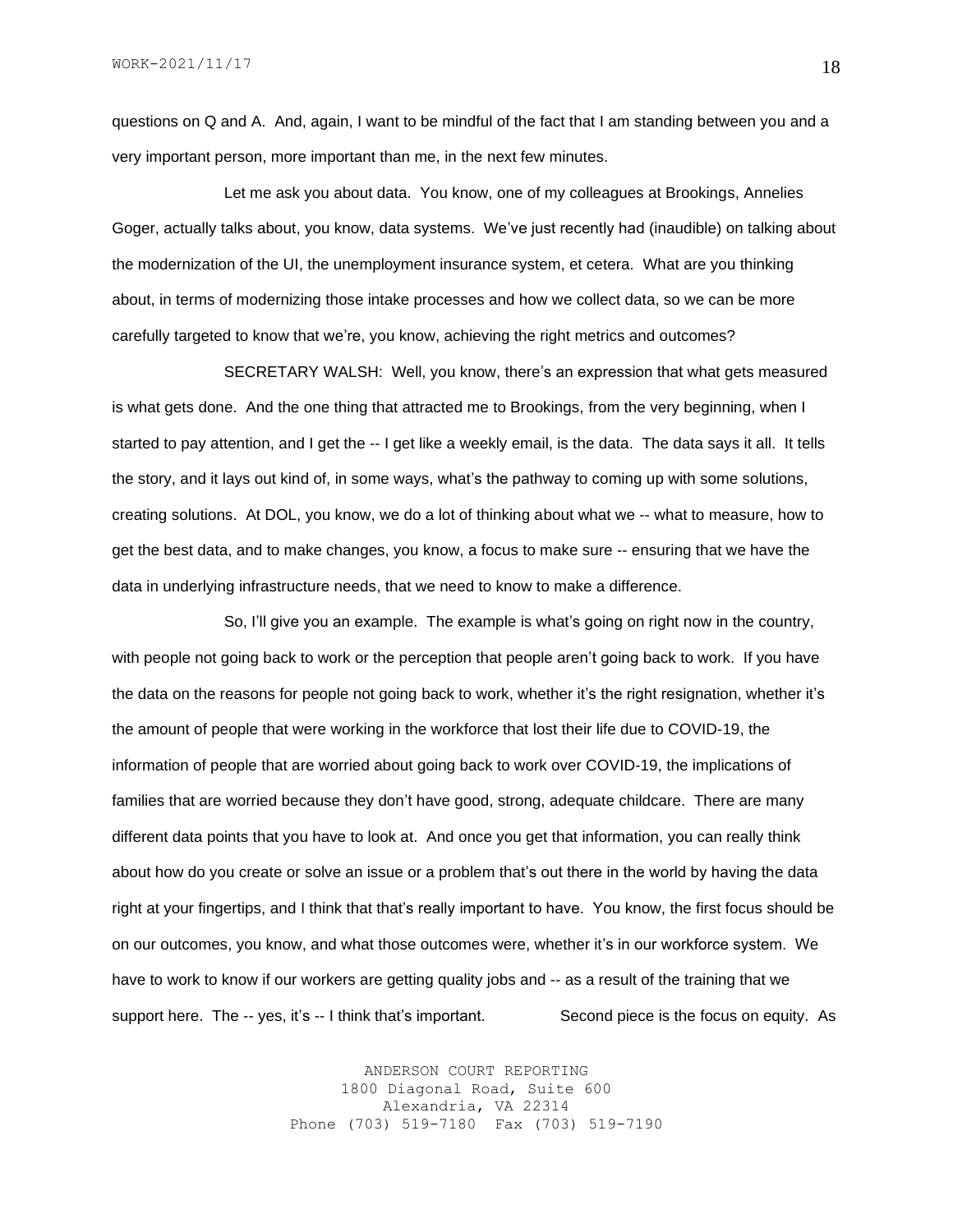WORK-2021/11/17

I mentioned before, President Biden issued an executive order, advancing equity in Federal Government to the -- here, at the Department of Labor. And I'll speak for other Cabinet Secretaries, as well. We want our data to reflect our priorities. We're focusing to make sure that the more -- more of our data that can be broken down by demographic group. It's also important to understand how we can serve the community and enable it more equitably.

The third is in the area of openness and transparency. We're making sure that we make as much of our data open to the public and other parts of the government because that will help us. You know, as you may know, the Evidence Act of 2019 requires that government agencies make all the data open to use in making decisions. And so, I think that, you know, data is really important. And to be honest with you, when I became Mayor of Boston, we didn't -- we had data, year to date, and I put what's called a data dashboard in my office, called City Score, and I had four screens that had data on all day. It was driven by -- it was day to day. And I could literally watch, in my office, over time, I could watch something that was a problem, and I'd be able to witness it on the board, and then ask how do we fix that problem.

And in some cases, I used the data in front of me, that was on my wall every day, to be able to make decisions based on the budget. So, for example, I would be looking and seeing that, you know, commerce in the city of Boston, where it's high-paced, the outpace, last year, the outpace, last month, the outpace, yesterday, and I'd realize that that's a money revenue source for the city of Boston. So, why wouldn't we make an investment by hiring somebody, more people, to be inputting the information permitting because it's a revenue generator for the city of Boston. So, data is going to be key. Data is going to be key. And you -- listen, I'm speaking to Brookings, you guys are all about data. So, you know more about data than I would ever think to know about data.

MS. TURNER LEE: Well, no, look, I'm just following you. I'm becoming a fangirl because I think without data it becomes harder for us to address issues like equity, right? I mean, how can you know who is actually part of the economy and who is really the product, if you don't have the data, right?

> ANDERSON COURT REPORTING 1800 Diagonal Road, Suite 600 Alexandria, VA 22314 Phone (703) 519-7180 Fax (703) 519-7190

19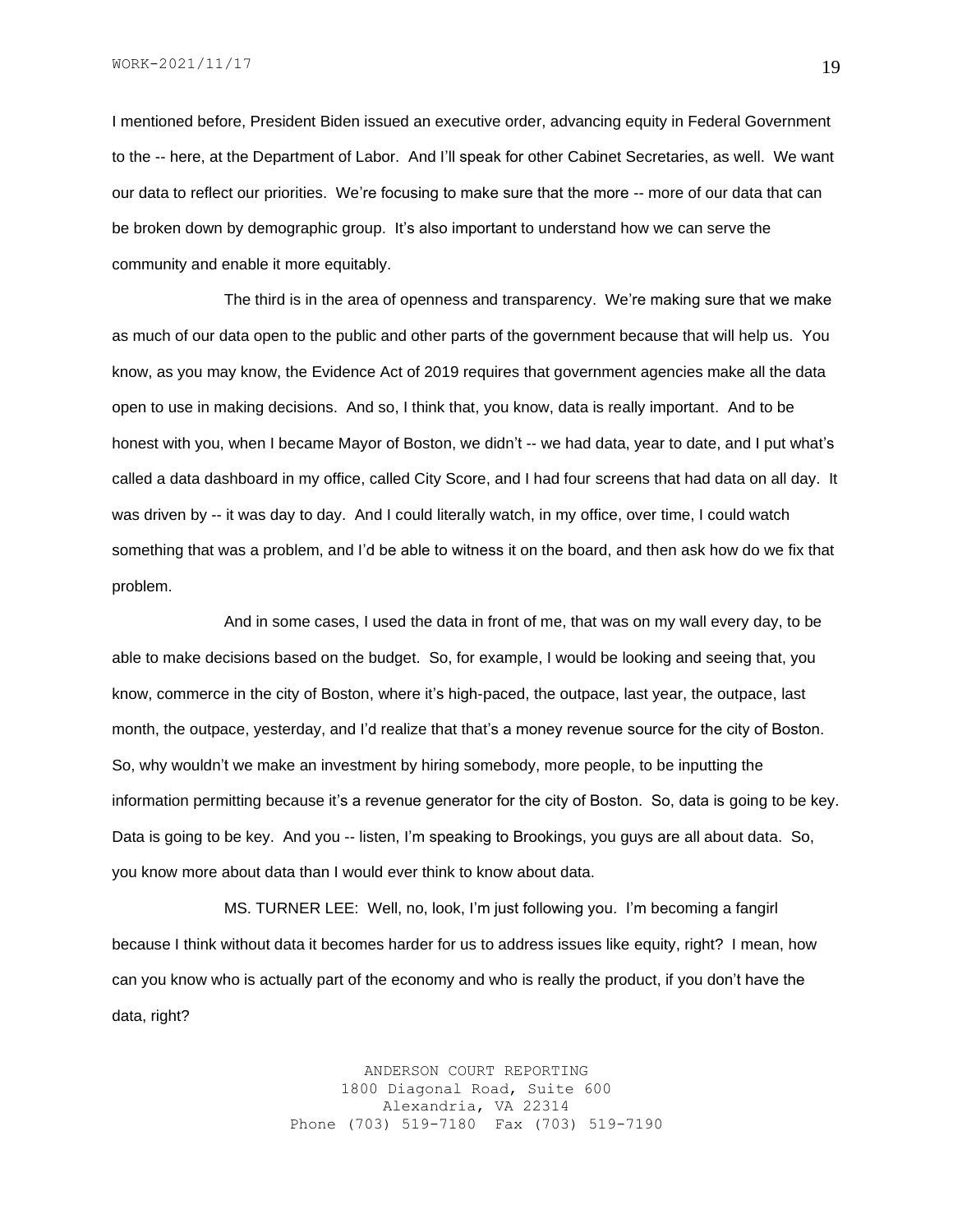SECRETARY WALSH: Yeah, true.

MS. TURNER LEE: And so, I think what you're talking about is really relevant. And tell them to go get you those four screens up there in the Labor Department.

SECRETARY WALSH: I know. I don't have any yet. I have to get them in here. I don't have any. But we are working on making sure we can track what we have.

MS. TURNER LEE: Yeah, no, I'm very happy to hear that. I want to jump into a couple of questions real quick. One, I think, is related to, this comes from the audience, related to the childcare and working mothers. So, as you've said, you know, part of the challenge of women is their ability to go back to the workplace. And a part of the challenge with mothers is childcare. Speak a little bit about what is in the legislation around childcare, or what should we be doing around childcare to incentivize more working mothers back into the workforce.

SECRETARY WALSH: Well, I think the -- first of all, when you think about childcare, there's a couple things. Number one is, well, you think about a childcare facility. First, the folks that work in those industries are often women and women of color, and they're underpaid, and they're taking care of our little ones, and, oftentimes, families and people working in that industry won't stay at that industry a long time. So, we're losing those schedules, those staff members, to schools and going to teach public education. We also, during the pandemic, many of our childcare facilities have been decimated because they run on a per voucher or a per child income, the family paying it, and, for the last year and a half, the parents have been home. So, kids haven't been going to childcare. So, that's impacted our childcare facility, as well.

Another issue impacting our childcare facilities is that families are paying 30, 40, 50 percent of their salary to send their kid to childcare, to send their children to childcare. So, in the present plan, in the bill that's being debated in Congress right now, no family who earns under \$300,000 will pay more than seven percent of their salary in childcare. There are also investments in there for job training, and there's also investments in there for better wages and better work conditions for the folks who work in these industries.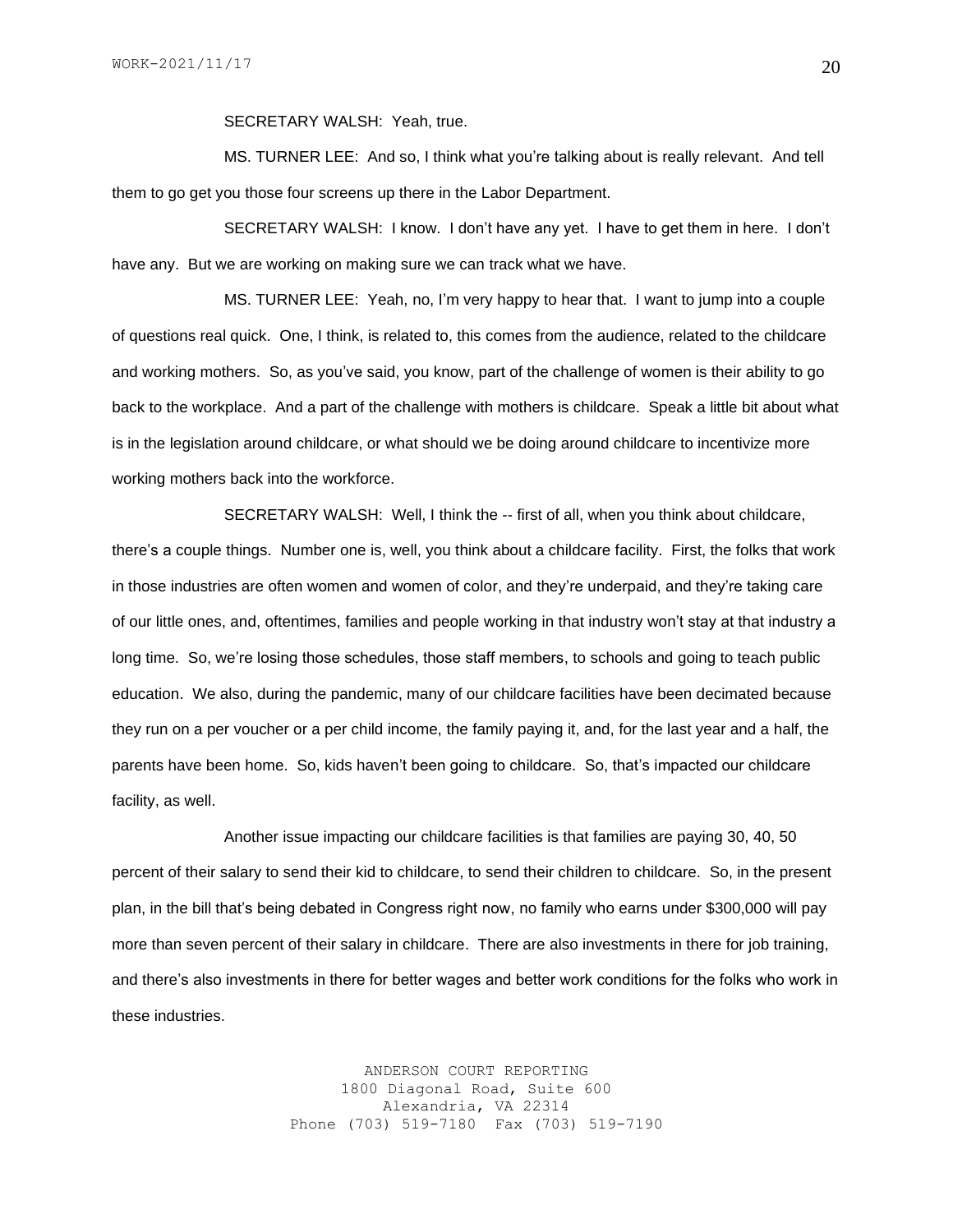When you think about the future of America, and childcare also allows young people the opportunity to have a good, strong start and get into a structured program early on, and the outcomes, and then get into universal -- the President also has a plan for a universal free kindergarten. And when those two plans get in place, I think you're going to see a major shift, not only in our workforce, but you're also going to see a major shift in opportunities for young people and the success young people will have, as they go through eighth grade, 12th grade, onto college.

MS. TURNER LEE: Yeah, no, I agree. I mean, education, at the preschool level, actually, has great data points that we're able to look at. You know, one other question, and, again, I want to be mindful of your time, but I do want to ask this other question that comes to us in the audience. We haven't talked a lot about older workers and workers with disabilities. So, I'd love to hear your take on, you know, what are we going to do with workers who are aging into the workforce, you know, how are we going to treat their situations, and what are we going to do with people with disabilities, given the fact that we have these new opportunities coming down the pike?

SECRETARY WALSH: Yeah. I had a meeting the other day, in the Department of Labor. We have an Office of Disabilities here, in the Department of Labor. And in some cases, unemployment is as high as 80 percent in the disability community. And we're working to create better pathways, if you will, for the disability community to get into better opportunities for employment. That's a challenge, not just here in the Federal Government, but that's a challenge all across our country. And we have to do better. We have to do better there. And, you know, obviously, there's many different types of disabilities that keep people from work or get them to work.

But, as a society, we have to treat our folks with disabilities better, and not just employment opportunities, but also access to services, access to data, access to the websites and other information that are out there. So, yeah, we still have a long way to go in our country. With the Department of Labor, we are focused on, internally, what we're doing and how we can do it better. We're also going to be with employers to better the situation across our country.

MS. TURNER LEE: Yeah, that -- and I would add to that, too, Secretary, we've got to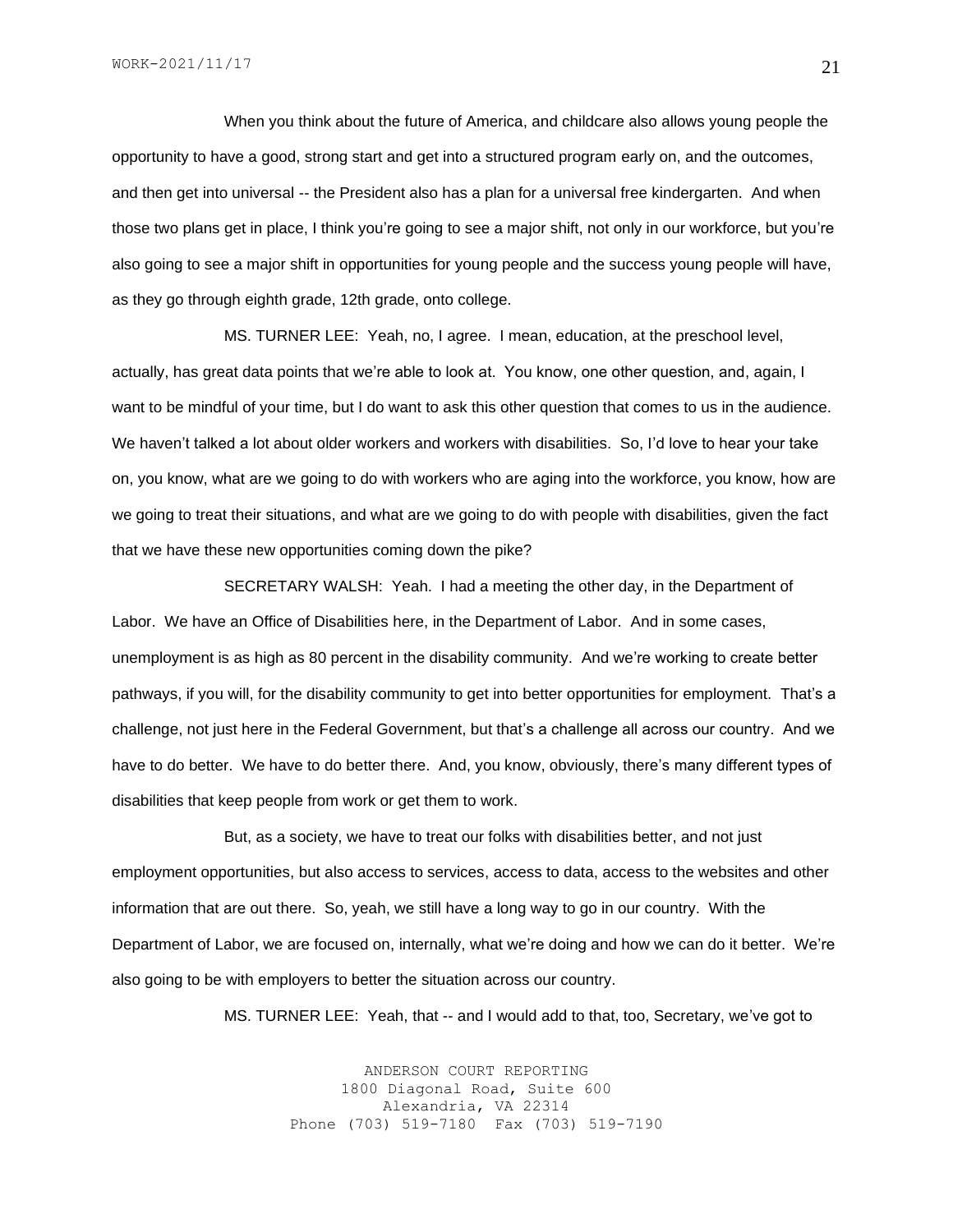look at rides, the transportation options. You know, my mother, she's not actually in the workforce, but she was heavily dependent on a lot of these ridesharing apps and public trams, that, you know, you can order, like Metro Transit Systems, to be able to get her where she had to go. And maybe that's another way that we can look at the support services that we need for older Americans and people with disabilities. Just a thought.

SECRETARY WALSH: Okay, and also, in the Investment Bill that was signed by the President earlier this week, there's a major investment in infrastructure, transportation infrastructure, including rail.

MS. TURNER LEE: Yeah.

SECRETARY WALSH: And part of that is expansion. So, when you think about -- there are some communities in this country that are cut off from public transportation. And we have, you know, kind of a once in a generational opportunity to change that.

MS. TURNER LEE: Yeah, I mean, rural communities, as part of my book, we're finding in some rural communities that they don't even have options in some of these ridesharing applications because they don't have good broadband. So, I love the way that you sort caveating this. We've got to all be in it together, right? Because all of these things matter to complete the whole.

Secretary, I know you are going to have to jump because you've got to go meet the President, but I wanted to give you this one question that comes from the audience, as well, is how long is it going to take for us to implement what's in that bill and actually get people back into these livable wage jobs and sustainable (overtalking)?

SECRETARY WALSH: Well, I think implementation started the day he signed the bill. Well, actually, it really started the day he talked about the bill. And I think that, you know, by the time the President hired Mitch Landrieu, the former Mayor of New Orleans --

MS. TURNER LEE: Yep. Yep.

SECRETARY WALSH: -- and former Lieutenant Governor of Louisiana, who is going to be --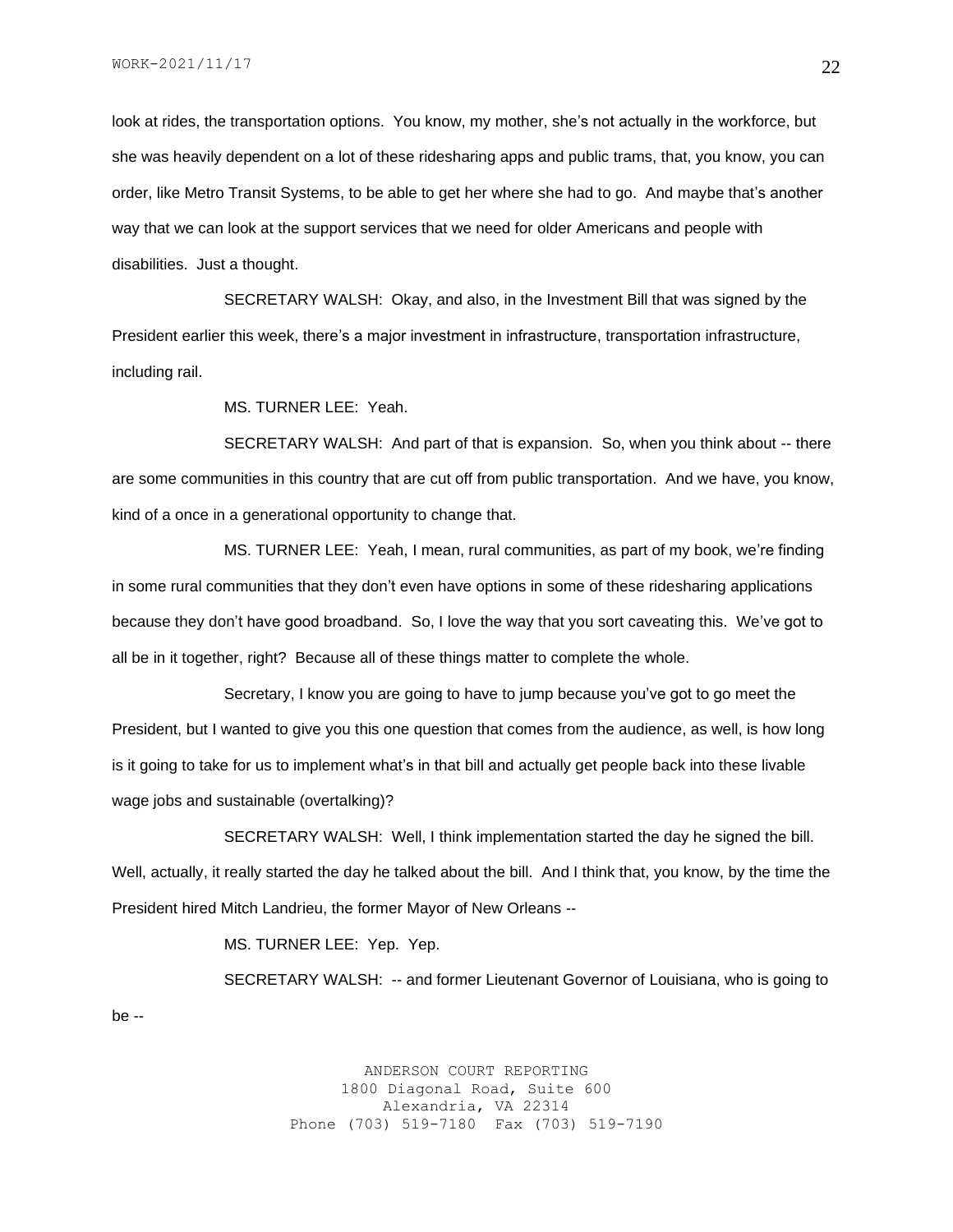#### MS. TURNER LEE: Yep.

SECRETARY WALSH: -- operating to make sure this money's spent and it's spent correctly and efficiently. He already reached out to me here, at the Department of Labor, yesterday, to say, you know, I want a point of contact here in the office. We have a couple people who are going to be doing that work here. I would say, probably by early next year, we'll start to see these projects kind of taking shape. By mid-next year, we'll start seeing ground -- some projects actually being physically being done. But the project starts long before that. The projects start early on, and what we want to do, at the Department of Labor, is making sure that we're creating pathways for people to access these jobs, whether it's with architectural companies or engineering companies, design companies, you know, companies that that's going to spark a lot of growth. But I would say, you know, people will start to see the physical buildings happening, but I think people who are going to be going over to jobs will start to feel that impact in the next several months.

MS. TURNER LEE: Yeah, well, that's good to know because we got to get to work, like you said. The train has sort of left the station.

SECRETARY WALSH: Yeah.

MS. TURNER LEE: And it's so important for us to sort of close these gaps because we're leaking to -- you know, we're leaking, right now, in terms of getting everybody at full capacity, while we're in a pandemic.

SECRETARY WALSH: Yeah, let's remember, we're still in the pandemic, unfortunately.

MS. TURNER LEE: Yes, yes. Well, Secretary Walsh, I want to just say thank you. Again, I want to be mindful of your time. The team worked very diligently with us, with your change in schedule. But, you know, you go out there and do your thing, and please remember to always pick up a Brookings Report because we were paying attention to this, and we're working on these issues that you care about. So, thank you, again, for appearing. And for those of you that have questions, we'll gather those questions, send them up to your office, just for you to see what people are -- what was on their minds.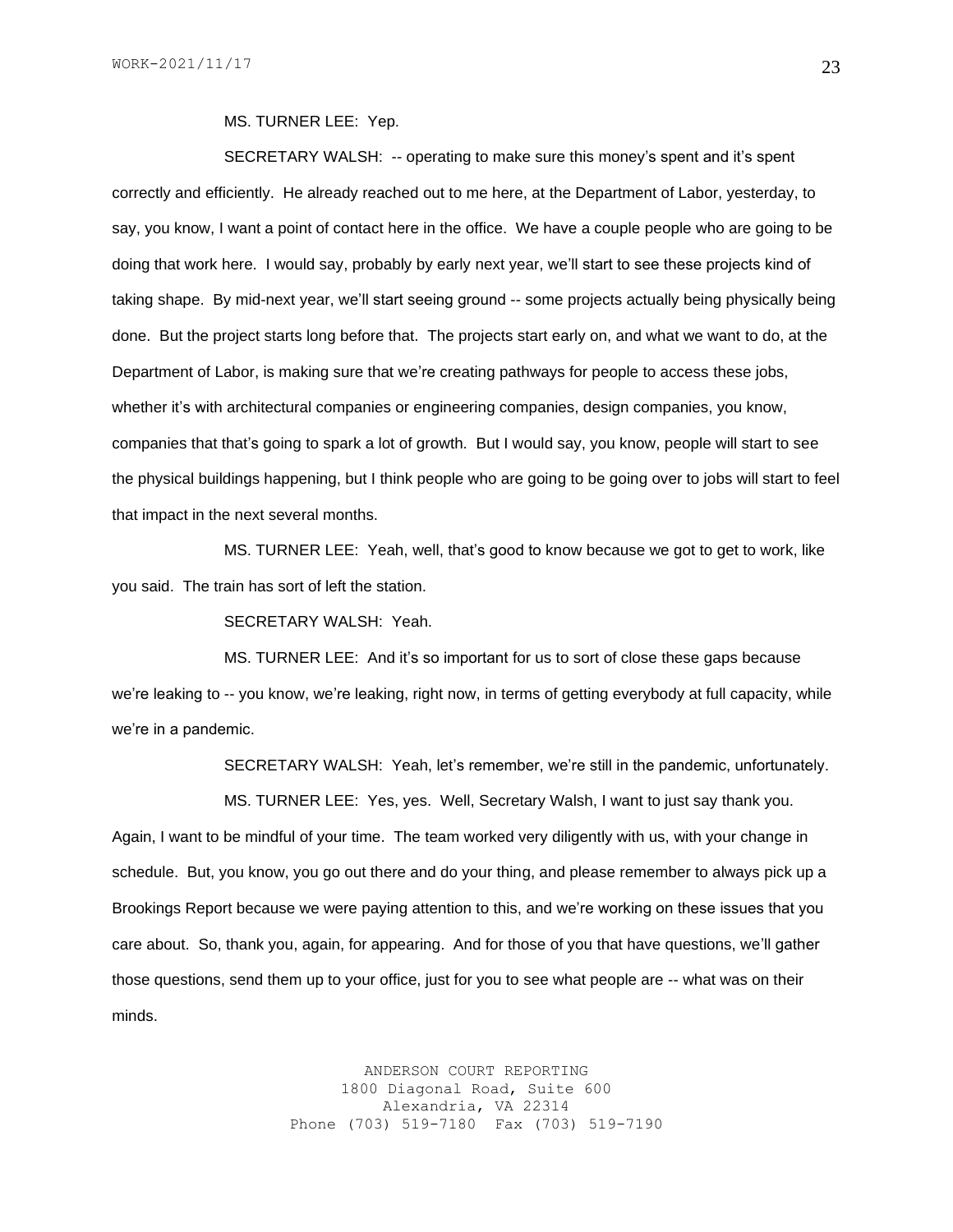SECRETARY WALSH: Yeah. We'll get them an answer, too.

MS. TURNER LEE: All right.

SECRETARY WALSH: I'll get them answered. And thank you. Sorry, I know we cut it a little short here today, I apologize. But, you know, the President is going out today to Detroit, Michigan to talk about his bill and his plan, and I'm going to be with him. So, I'm excited about that. And, you know, just, everyone, just let's -- let's keep working together. The one thing that I think we all -- we didn't talk about, but we just need to be patient with each other and continue to --

MS. TURNER LEE: Yes.

SECRETARY WALSH: -- move through this. We will get through the pandemic. As the President said, there's never been a time in the history of our country where, as Americans, we went into a situation and didn't come out strong. So, we will come out stronger together.

MS. TURNER LEE: That's right. And you tell that -- you tell my President up there that I got a book I want him to read, as well. So, I'll get him a copy, a signed copy.

SECRETARY WALSH: I'll let him know. I'll let him know.

MS. TURNER LEE: All right. Well, thank you so much, Secretary. And then, for all of you that are listening, let me give you some closing remarks. Again, I'm Dr. Nicol Turner Lee, at the Brookings Institution Center for Technology Innovation. We've just done really great work, as the Secretary said, on these issues. Those reports are available on the Brookings website. And you can follow us at the TechTank Newsletter, which actually regularly publishes all these types of topics, as well as listen to us on our TechTank Podcast, which is available through Apple, Spotify, and Acast.

As the Secretary shared, we've got a lot of work to do. We're also curious, at Brookings, to hear your thoughts and opinions on what some of the best angles are, as we think about how to advance more people into the broadband economy, something that is very dear to the Center for Technology Innovation and many of our scholars that work with me. So, thank you, again. We appreciate your patience, and we also appreciate you sticking around. Though the Secretary had to leave, I'm still here, but I'm probably not the person you came to see. With that, thank you for attending, and we will be back talking about this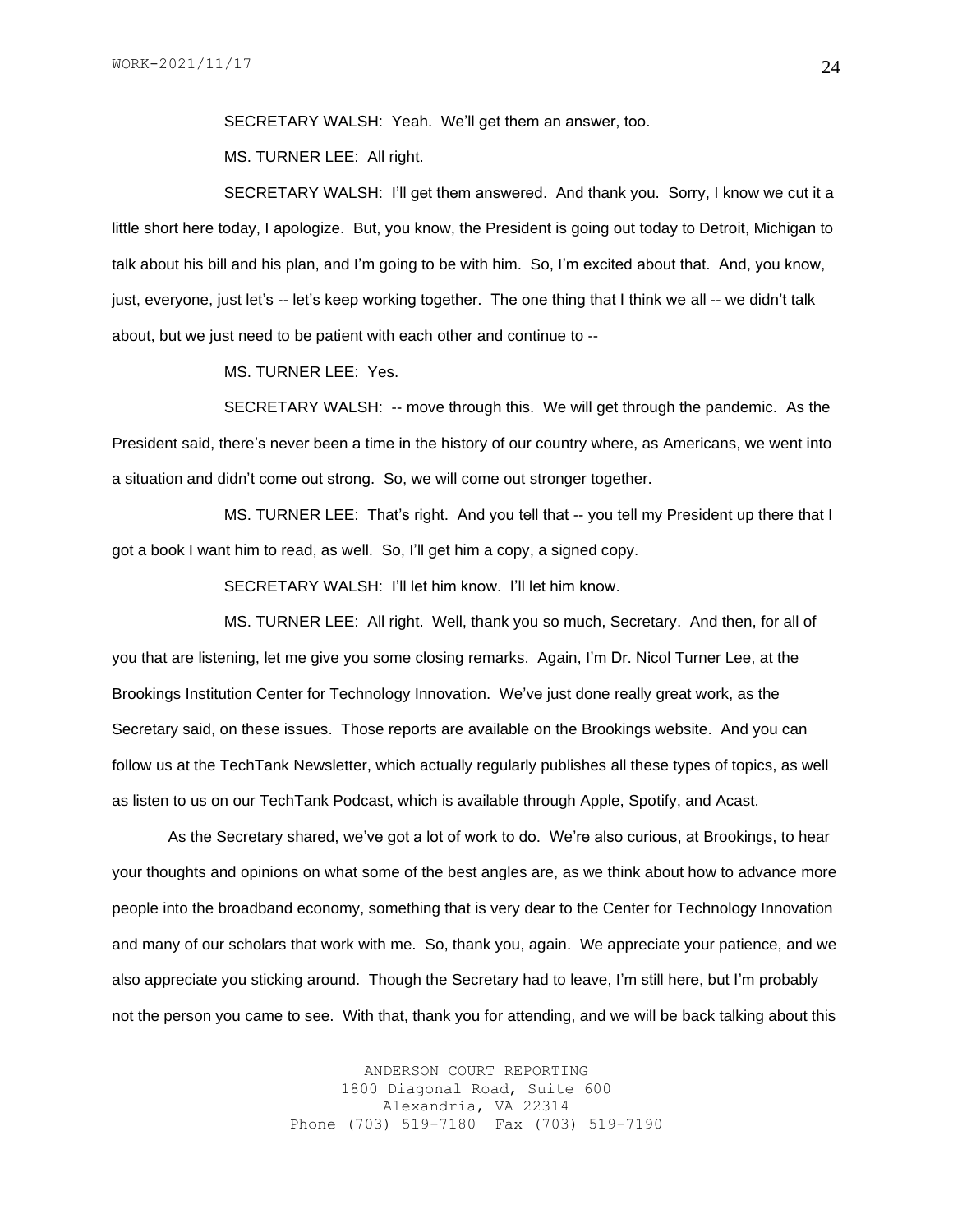topic once again. Send your questions, and we'll be sure to get them up to his office.

\* \* \* \* \*